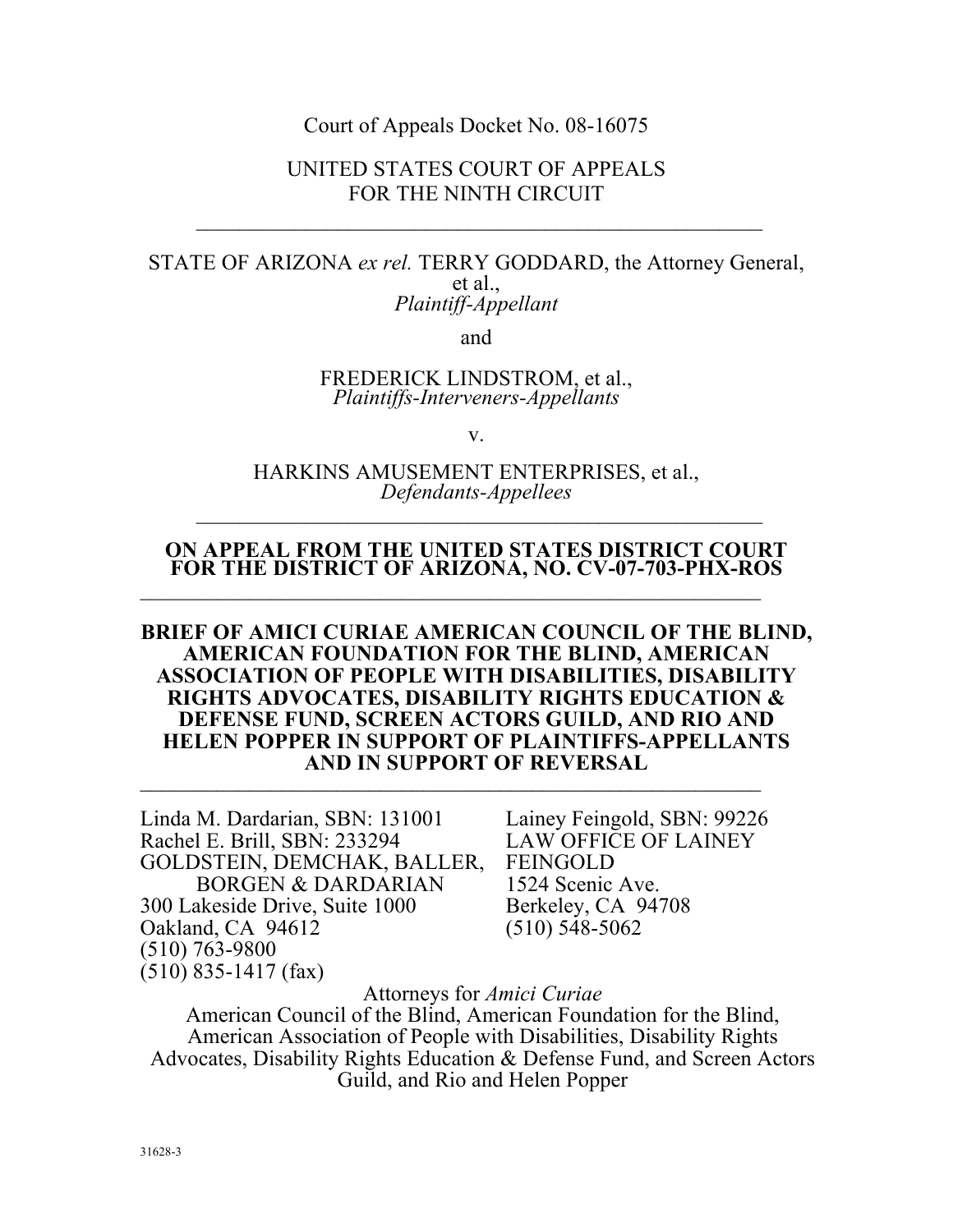# **TABLE OF CONTENTS**

| $\mathbf{I}$ . |                 |                                                                                                                                                                                                                                      |  |
|----------------|-----------------|--------------------------------------------------------------------------------------------------------------------------------------------------------------------------------------------------------------------------------------|--|
| II.            |                 | STATEMENT PURSUANT TO FEDERAL RULE OF                                                                                                                                                                                                |  |
| III.           |                 | STATEMENT OF IDENTITY AND INTEREST OF                                                                                                                                                                                                |  |
|                | $\mathsf{A}$ .  |                                                                                                                                                                                                                                      |  |
|                | <b>B</b> .      |                                                                                                                                                                                                                                      |  |
|                | $\mathcal{C}$ . | American Association of People with Disabilities (AAPD)5                                                                                                                                                                             |  |
|                | D.              |                                                                                                                                                                                                                                      |  |
|                | Ε.              |                                                                                                                                                                                                                                      |  |
|                | $F_{\perp}$     |                                                                                                                                                                                                                                      |  |
|                | G.              |                                                                                                                                                                                                                                      |  |
| IV.            |                 | PURPOSE OF PROPOSED BRIEF OF AMICI CURIAE  8                                                                                                                                                                                         |  |
| V.             |                 |                                                                                                                                                                                                                                      |  |
| VI.            |                 |                                                                                                                                                                                                                                      |  |
|                | A.              | By Allowing Movie Theater Operators to Avoid Their<br>Obligation to Provide Auxiliary Aids and Services to Patrons<br>Who Are Blind or Visually Impaired, the District Court's<br>Decision Ignores the Plain Language of the ADA and |  |
|                | <b>B.</b>       | The ADA's Goals of Independence for People with Disabilities<br>and Their Integration into Society Are Served by Recognizing<br>Descriptive Narration Equipment as an Auxiliary Aid and                                              |  |
|                | C.              | Descriptive Narration Is an Auxiliary Aid and Service of                                                                                                                                                                             |  |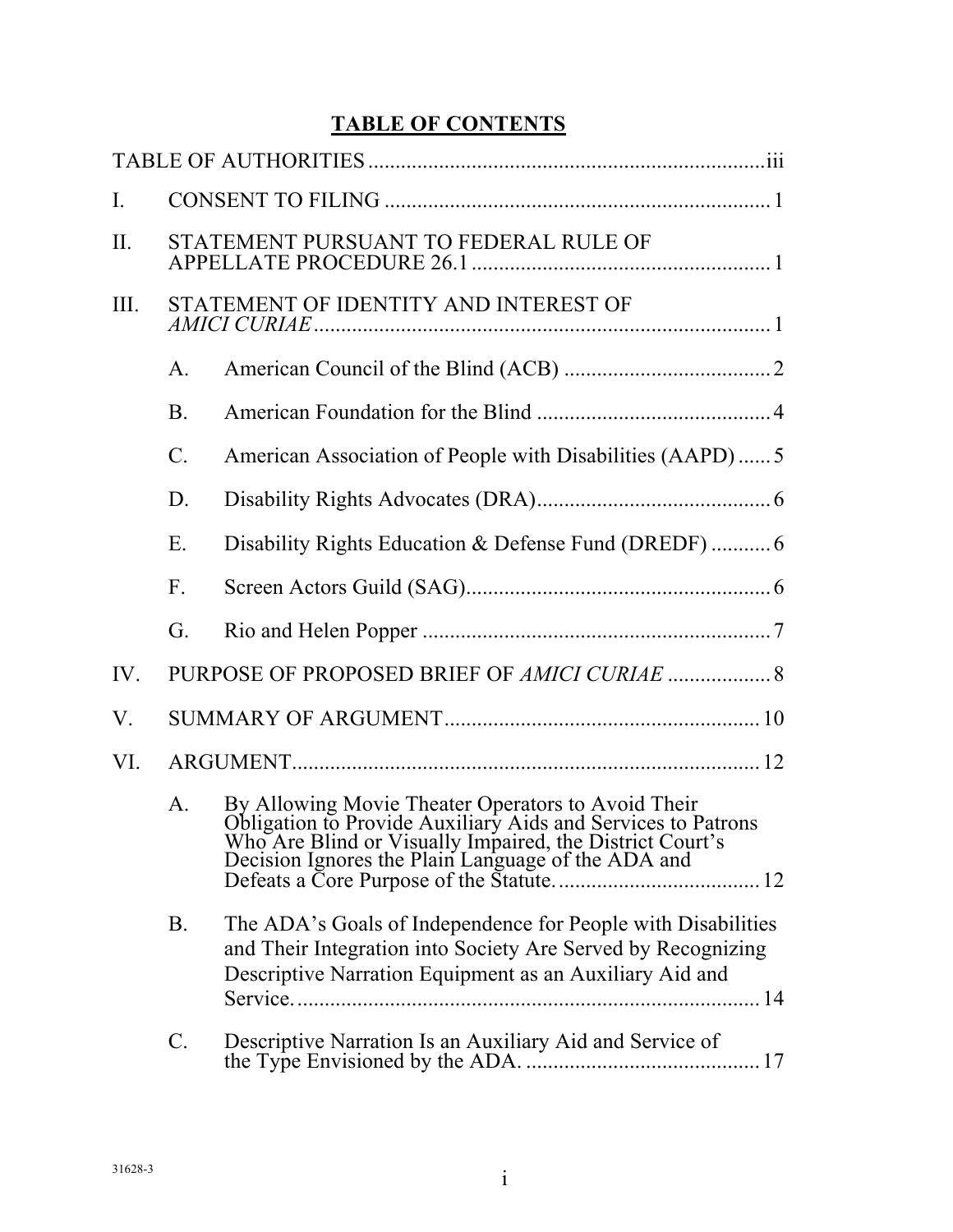| D. | Providing Audio Description Is Not a Fundamental<br>Alteration of Defendants'-Appellees' Film Screening              | 24 |
|----|----------------------------------------------------------------------------------------------------------------------|----|
| Е. | The Narrowly-Tailored "Braille Book Exception" Does Not<br>Apply to Descriptive Narration, which Is an Auxiliary Aid | 29 |
| F. | Plaintiffs-Interveners-Appellants Are Not Required to<br>Encounter Barriers to Access at Each of Defendants'-        |    |
|    | Respondents' Theaters in Order to Challenge Them34                                                                   |    |
|    |                                                                                                                      | 37 |
|    | CERTIFICATE OF COMPLIANCE WITH RULE 32(a)                                                                            | 38 |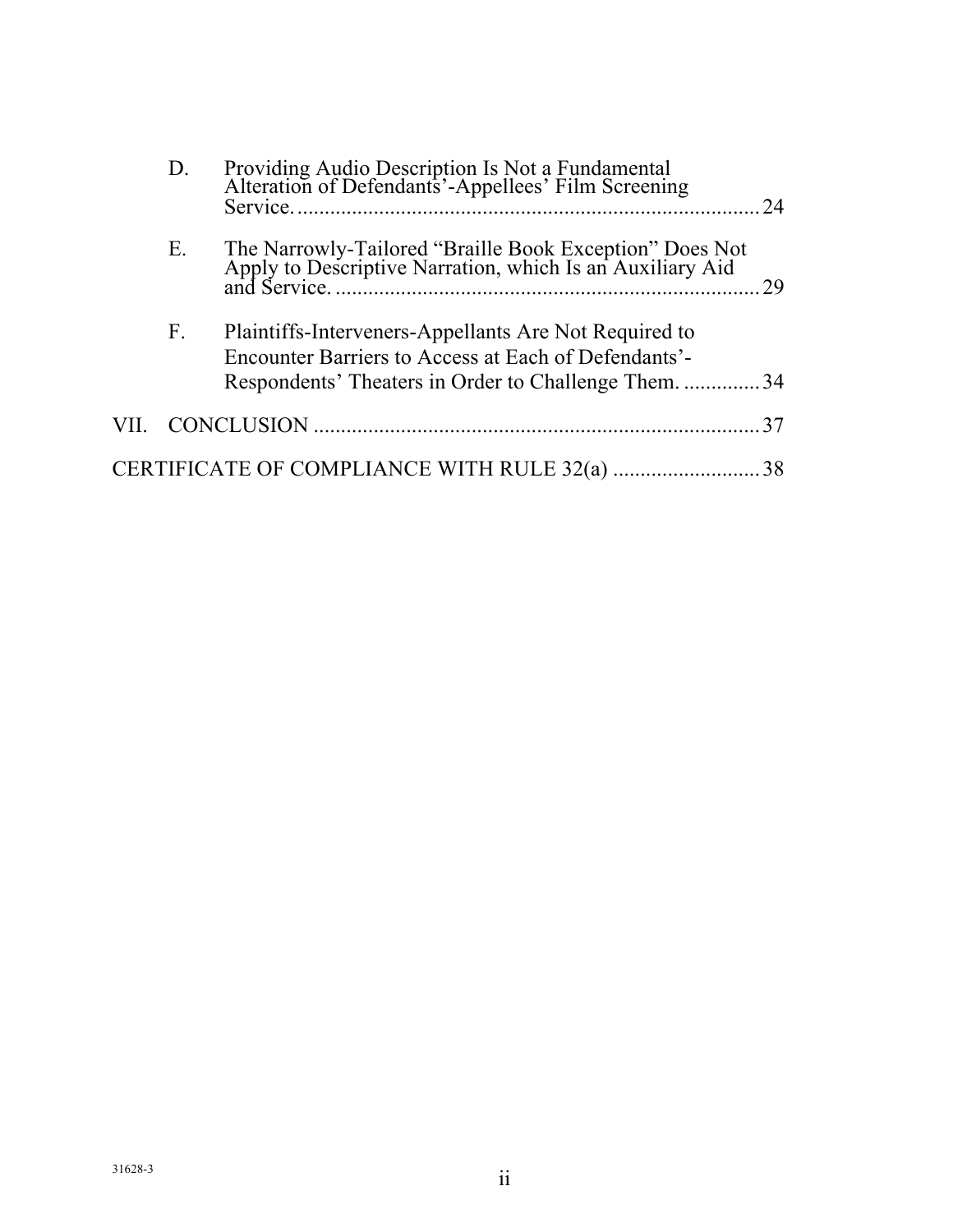# **TABLE OF AUTHORITIES FEDERAL CASES**

<span id="page-3-0"></span>

| Ball v. AMC Entm't, Inc.,                                   |    |
|-------------------------------------------------------------|----|
| Cmtys. For Equity v. Mich. High Sch. Athletic Association,  |    |
| Disabled Rights Action Committee v. Las Vegas Events, Inc., |    |
| Doe v. Mut. of Omaha Insurance Co.,                         |    |
| Doran v. 7-Eleven, Inc.,                                    |    |
| Feldman v. Pro Football, Inc.,                              |    |
| Fortyune v. Am. Multi-Cinema, Inc.,                         |    |
| Lentini v. Cal. Ctr. for the Arts,                          |    |
| Lerwill v. Inflight Motion Pictures, Inc.,                  |    |
| Lujan v. Defenders of Wildlife,                             |    |
| Martin v. PGA Tour, Inc.,                                   | 25 |
| McNeil v. Time Insurance $Co$ .                             |    |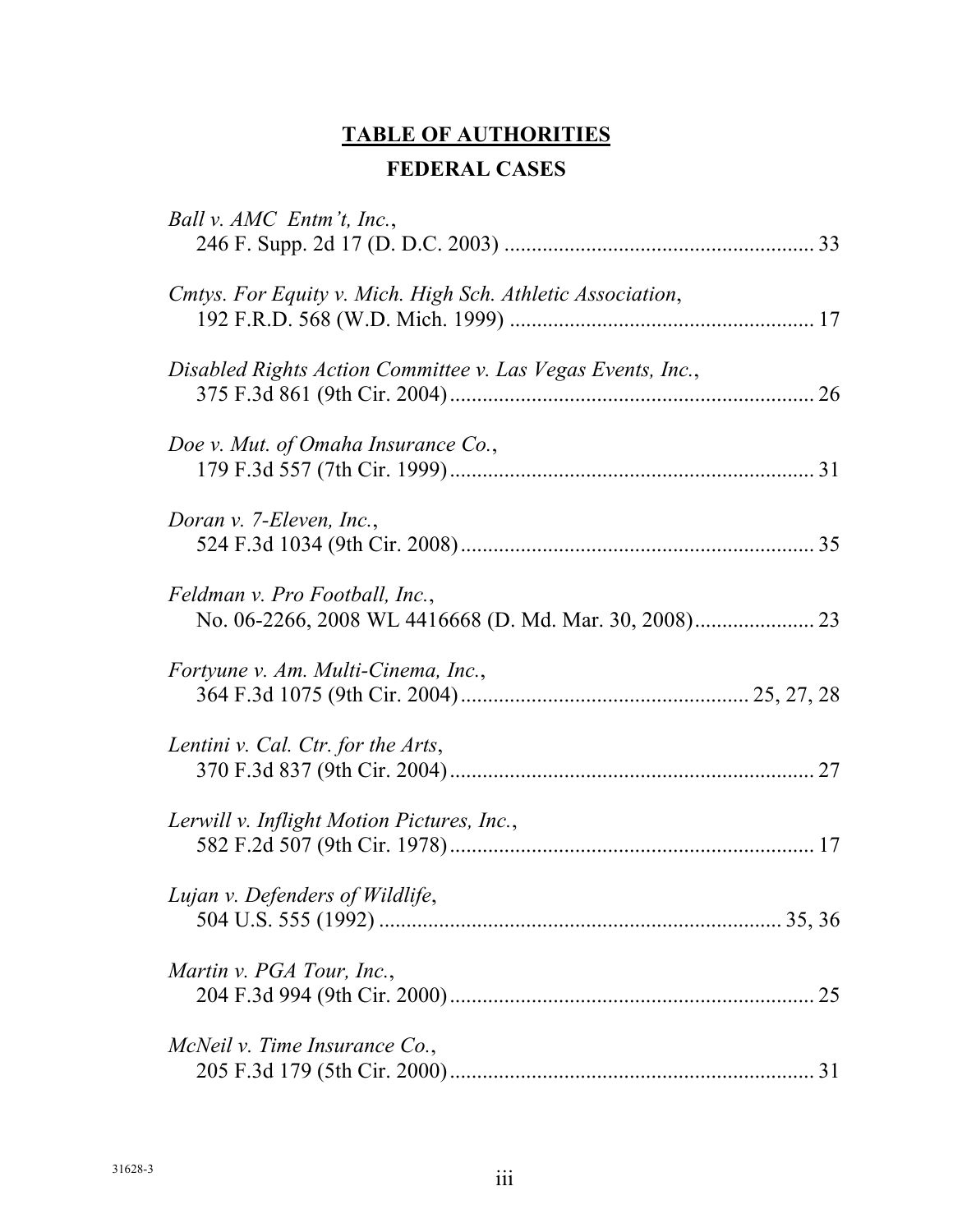| Miller v. California Speedway Corp.,            |    |
|-------------------------------------------------|----|
| Nat'l Fed'n of the Blind v. Target Corp.,       |    |
| PGA Tour, Inc. v. Martin,                       |    |
| Pickern v. Holiday Quality Foods Inc.,          | 36 |
| Trafficante v. Metropolitan Life Insurance Co., | 35 |
| <i>Walters v. Reno,</i>                         |    |
| Weyer v. Twentieth Century Fox Film Corp.,      | 31 |

# FEDERAL RULES & STATUTES

| 42 U.S.C.   |    |
|-------------|----|
| \$12101     | 30 |
|             |    |
|             |    |
|             |    |
|             | 14 |
|             |    |
|             |    |
|             | 19 |
|             | 31 |
|             | 31 |
|             |    |
|             | 26 |
|             |    |
| $$12201(c)$ |    |
|             |    |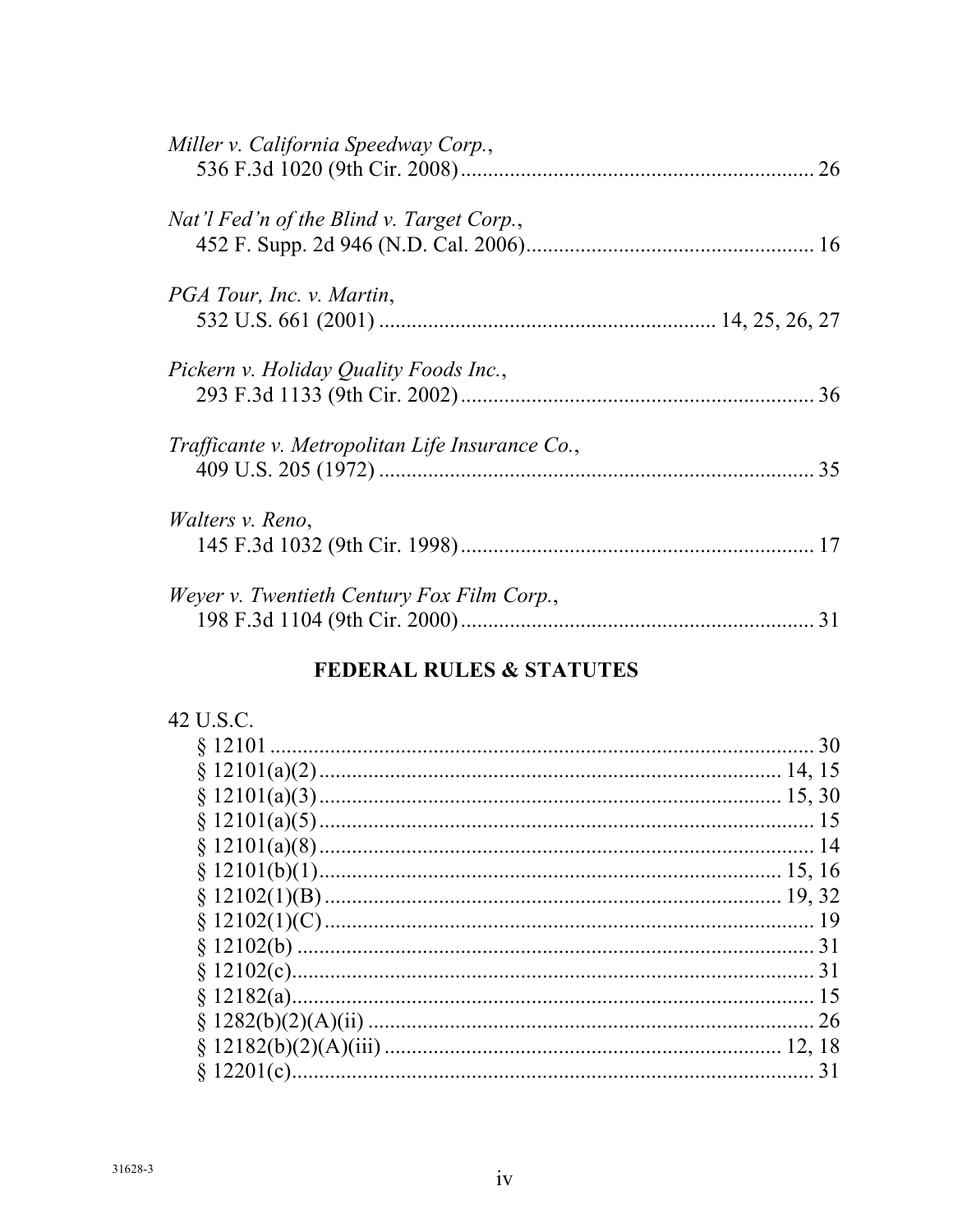| 28 C.F.R.                                                         |    |
|-------------------------------------------------------------------|----|
|                                                                   |    |
| 28 C.F.R.                                                         |    |
|                                                                   |    |
|                                                                   |    |
|                                                                   |    |
|                                                                   |    |
|                                                                   |    |
|                                                                   |    |
|                                                                   |    |
|                                                                   |    |
| 36 C.F.R.                                                         |    |
|                                                                   |    |
| ADA Amendment Act of 2008 ("ADAAA"), Pub. L. No. 110-325,         |    |
| H.R. Rep. No. 101-485(II), at 22 (1990), <i>reprinted in</i> 1990 | 15 |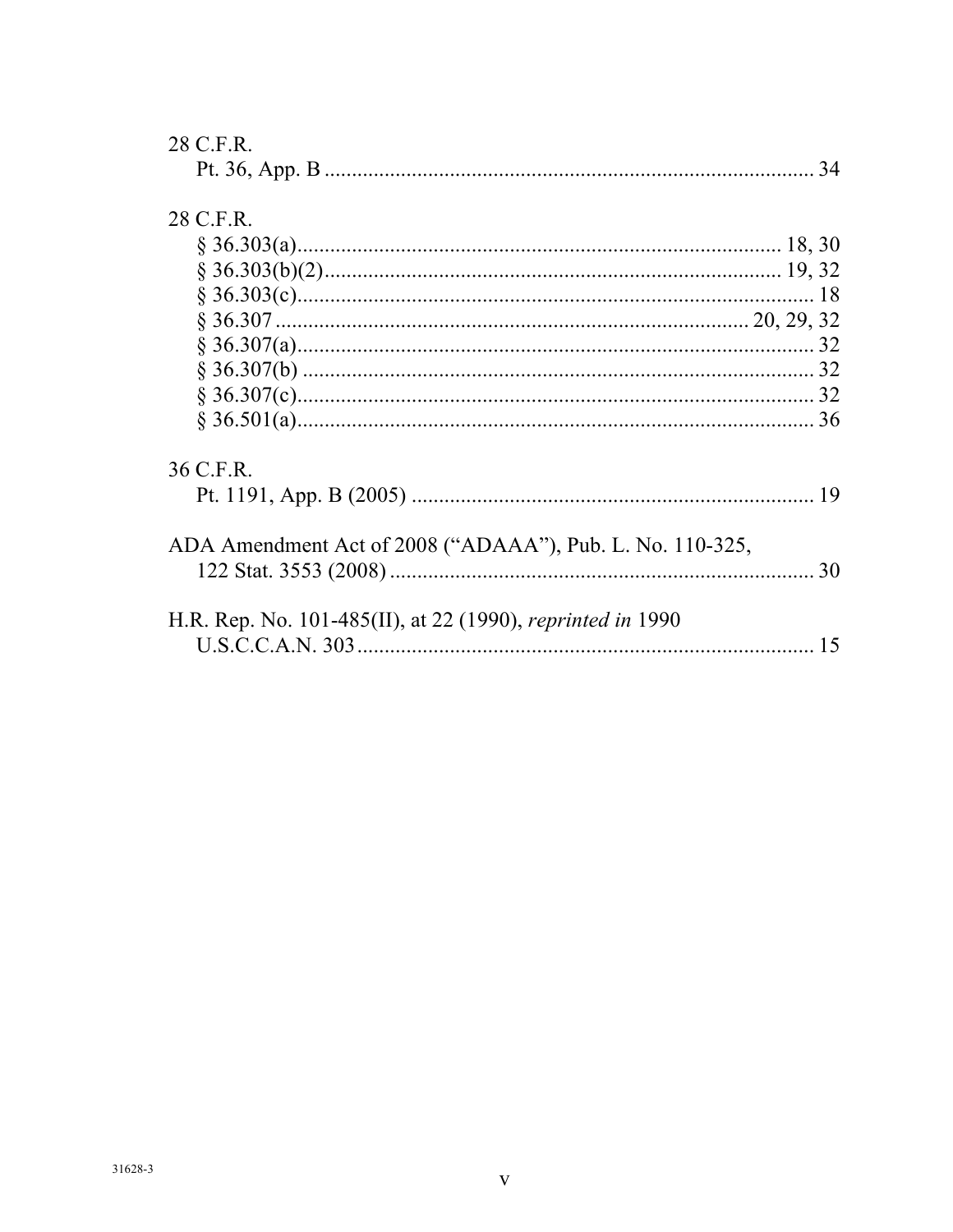#### **I. CONSENT TO FILING**

<span id="page-6-0"></span>All parties to this action have consented to the filing of this brief by *amici curiae* American Council of the Blind, American Foundation for the Blind, American Association of People with Disabilities, Disability Rights Advocates, Disability Rights Education & Defense Fund, Screen Actors' Guild, and Rio and Helen Popper.

### **II. STATEMENT PURSUANT TO FEDERAL RULE OF APPELLATE PROCEDURE 26.1**

The following *amici curiae* are non-profit corporations that have not issued stock and do not have parent corporations: American Council of the Blind, American Foundation for the Blind, American Association of People with Disabilities, Disability Rights Advocates, Disability Rights Education & Defense Fund, and Screen Actors Guild.

# **III. STATEMENT OF IDENTITY AND INTEREST OF**  *AMICI CURIAE*

*Amici curiae* include organizations representing individuals with vision disabilities, the country's largest organization representing film actors, and a child (Rio Popper), who is blind and appears through her mother and guardian (Helen Popper). Members, board, and staff of *amici* organizations and the individuals they serve, as well as Ms. Popper, share the same interest in attending movie screenings as their sighted counterparts, but cannot fully and equally enjoy these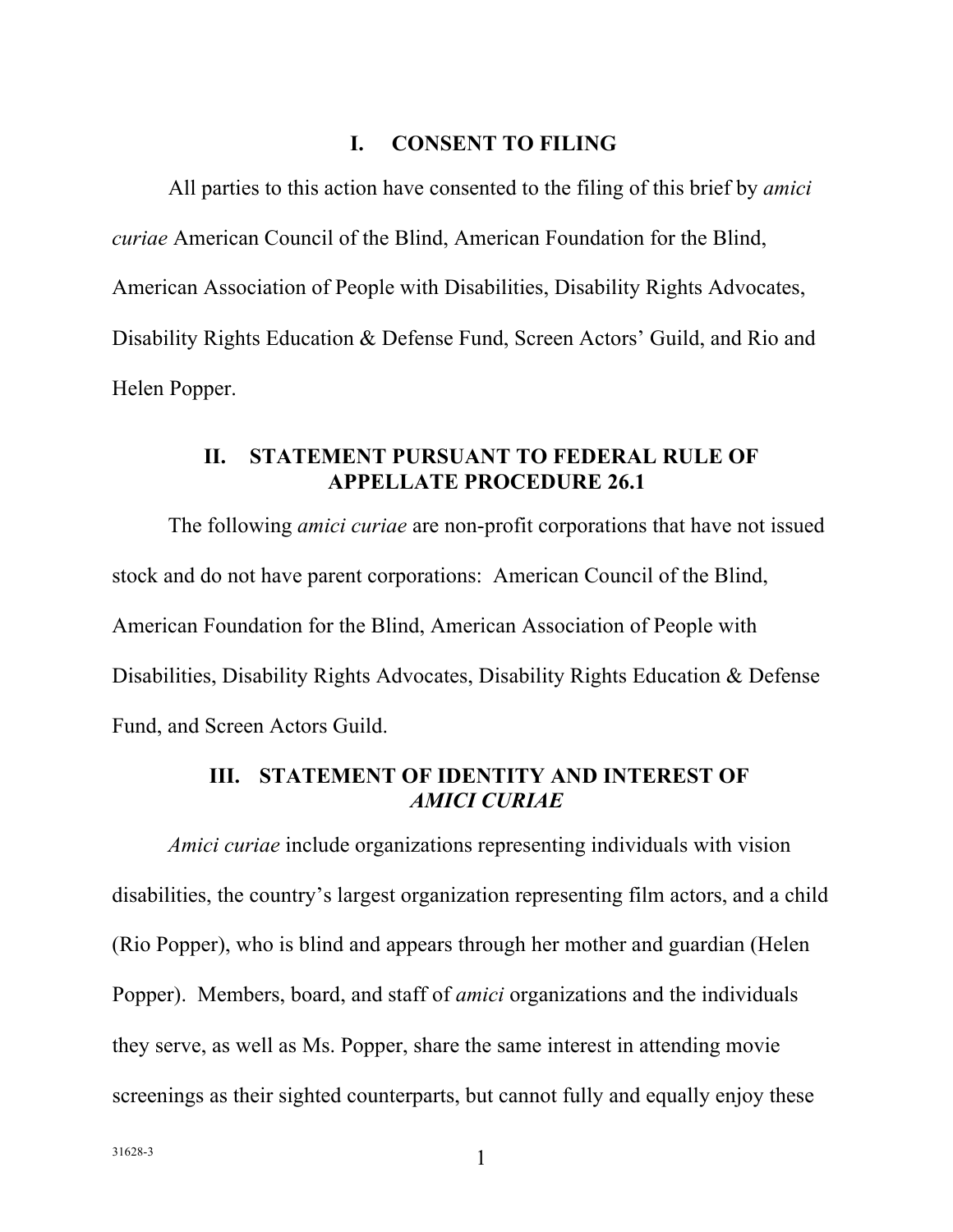<span id="page-7-0"></span> movies without descriptive narration, the auxiliary aid and service sought by Plaintiffs-Appellants. Meaningful enforcement of the Americans with Disabilities provided. Accordingly, *amici curiae's* interest in this matter is to ensure that the plain meaning of the ADA's provisions concerning auxiliary aids and services is fully realized, and that the statute is interpreted to further the public policy of full District Court's decision undermines the ADA's purpose and intent and eviscerates a key provision of the ADA granting rights to persons with visual impairments organizations who are blind or visually impaired. Act – a broad, remedial statute – requires that such auxiliary aids and services be inclusion of people with disabilities in all facets of society and civic life. The such as the individual *amici* and the board, staff, and members of the *amici* 

A brief summary of each *amicus* is set forth below:

### **A. American Council of the Blind (ACB)**

 **American Council of the Blind (ACB)** is a non-profit organization founded in 1961 and based in Washington, D.C. It is a leading and preeminent membership organization of people who are blind or visually impaired. ACB has tens of and special interest organizations, including affiliates in all states comprising the Ninth Circuit, including the Arizona Council of the Blind, California Council of the Blind, Alaska Independent Blind, Inc., Hawaii Association of the Blind, ACB thousands of members who belong to one or more of its 71 affiliated state, regional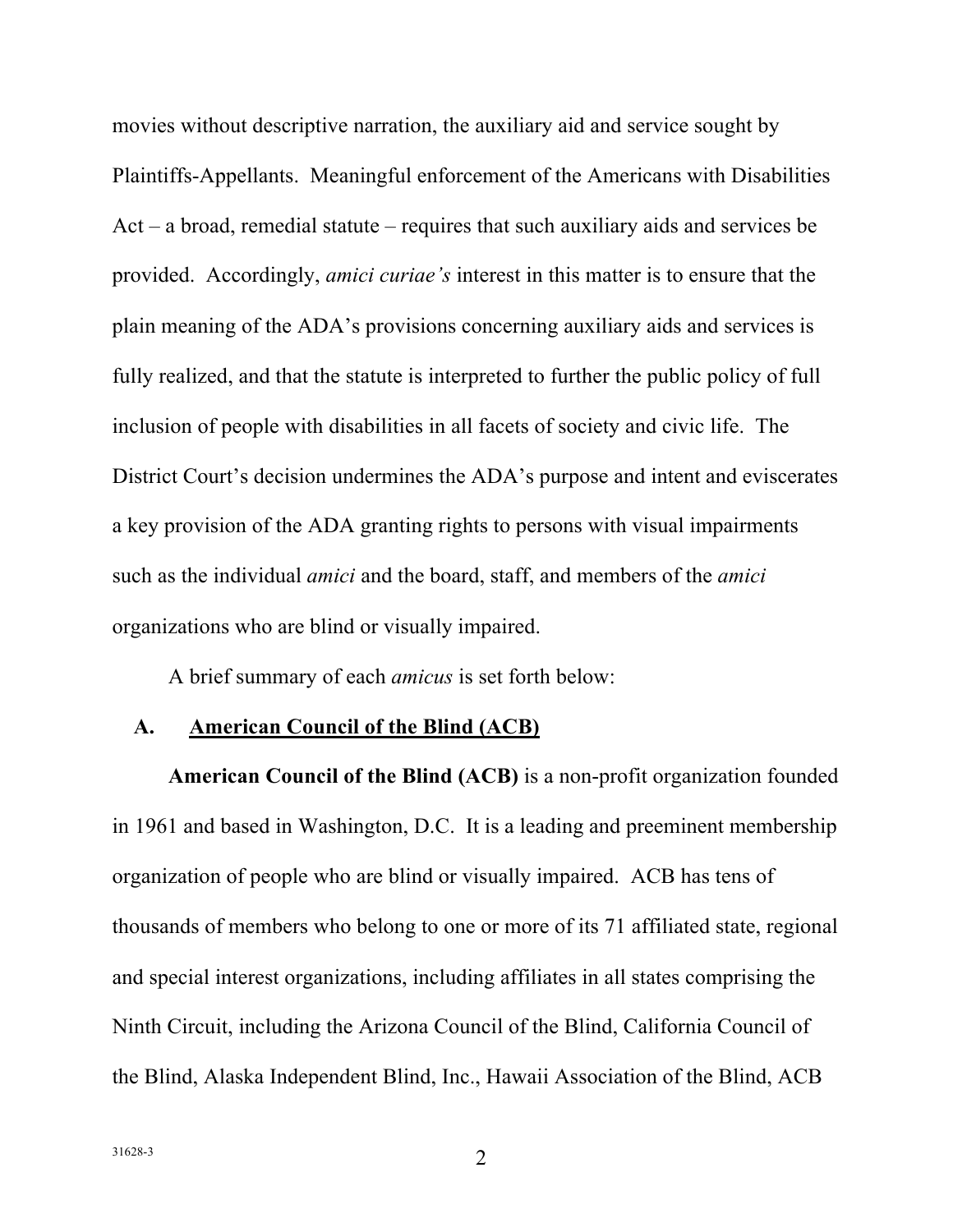<span id="page-8-0"></span> of Idaho, Montana Blind and Low Vision Council, Nevada Council of the Blind, ACB of Oregon, and Washington Council of the Blind. ACB serves as a representative national organization of people who are blind or visually impaired, advocating for improved social, economic and cultural participation. ACB, its affiliates, and its members have long advocated for better access to media, cases, and has been a party in several negotiated settlement agreements with numerous public accommodations regarding auxiliary aids and services, including accessible technology, for people who are blind or visually impaired. including entertainment media, for individuals who are blind and visually impaired. ACB has participated as *amicus curiae* in several Americans with Disabilities Act (ADA) cases, has served as an organizational plaintiff in ADA

 ACB members, board and staff with visual impairments desire to attend descriptive narration equipment. ACB members have been involved in local efforts to encourage movie theaters to install descriptive narration equipment and benefit when such equipment is installed. ACB and its members have an interest in the outcome of this litigation and will be prevented from fully participating in the movie-going experience with blind and sighted friends and family members if the District Court's Order dismissing Plaintiffs'-Appellants' action is not reversed. movies independently, and can best do that when a theater has installed and uses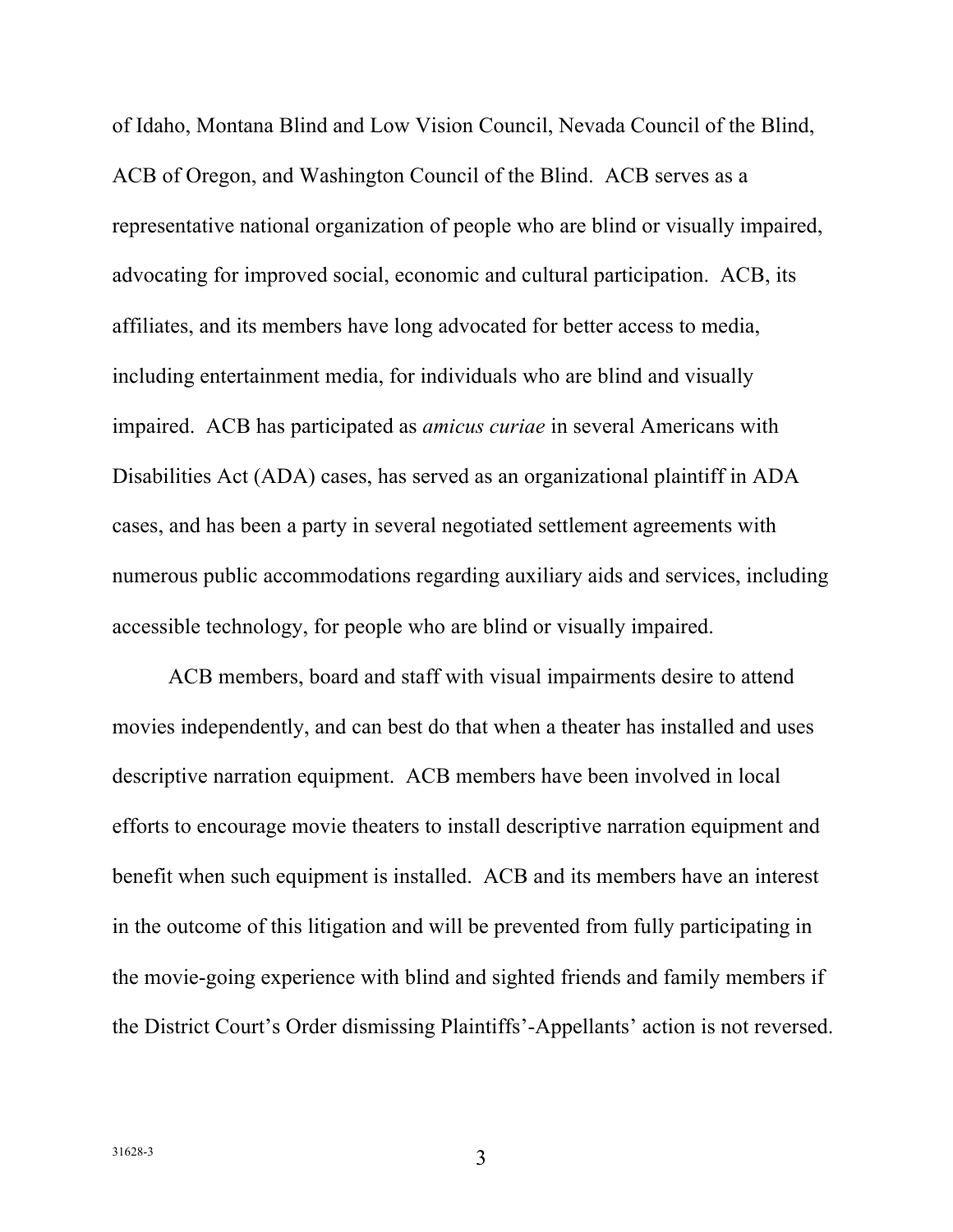#### <span id="page-9-0"></span> **B. American Foundation for the Blind**

 **American Foundation for the Blind (AFB)** is a national non-profit organization whose mission is to eliminate the inequities faced by the more than 20 million Americans who experience significant vision loss. Among other things, AFB is the leading publisher of professional materials on blindness and low vision Books; a national advocate representing the interests of blind or visually impaired people before Congress and government agencies; and home to the Helen Keller Archives, the only collection of its kind in the world, containing her correspondence, documents, photographs, and memorabilia. AFB publications, distributed in various formats including over the Internet, include *Access World: Technology and People with Visual Impairments* and *Journal of Visual Impairment and Blindness.* through its publishing arm, AFB Press; a pioneer in the development of Talking

 AFB recognizes the importance of individuals who are blind or visually enjoyment of movies, and AFB staff and the community AFB serves have been narration equipment allows movies to be accessible to people with vision loss. impaired being able to attend movies with friends and family members. Descriptive narration equipment is essential to blind patrons' independent involved in advocating for this technology. Attending movies is an important way that individuals – blind or sighted – participate in popular culture. Descriptive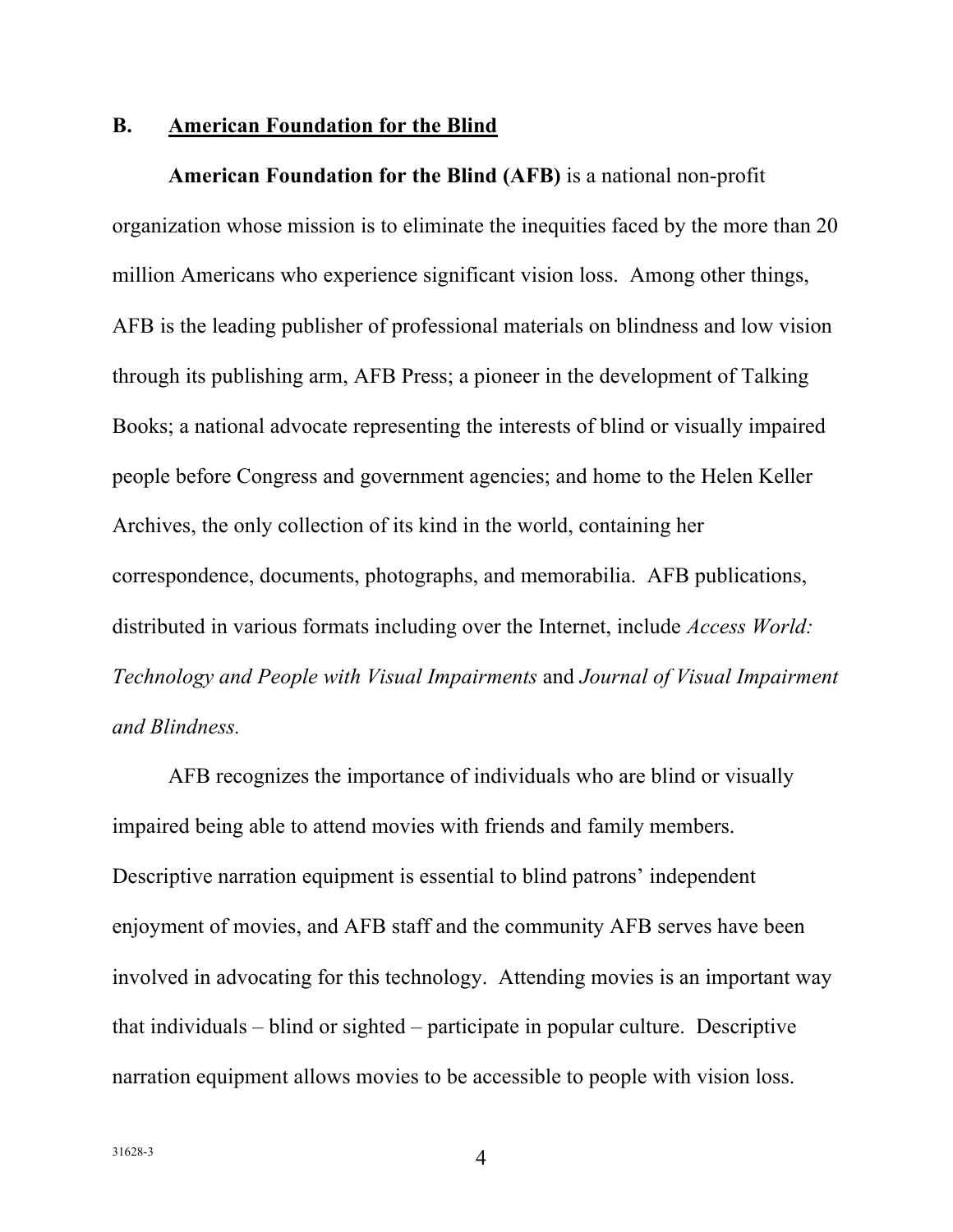<span id="page-10-0"></span> Narrated descriptions provide information about key visual elements such as actions, settings, facial expressions, costumes, and scene changes. The descriptions are inserted into pauses in the soundtrack, do not interfere with the dialogue, and are delivered to blind patrons through a headset. AFB and its visually impaired board and staff rely on video description to fully participate in the movie-going experience and thus have an interest in the outcome of this litigation.

#### **C. American Association of People with Disabilities (AAPD)**

 **American Association of People with Disabilities (AAPD)**, founded in 1995 and headquartered in Washington, D.C., is the largest national nonprofit cross-disability member organization in the United States. AAPD is dedicated to organizing the disability community to be a powerful force for change – socially, politically and economically. AAPD fulfills this mission through its career and leadership programs for individuals with disabilities, policy initiatives and public awareness activities. AAPD advocates for the full implementation and enforcement of disability nondiscrimination laws, particularly the ADA. AAPD advocates in favor of better accessibility of media for individuals with disabilities, and has served as *amicus curiae* in significant litigation affecting the rights of people with disabilities. AAPD and its members benefit from the presence of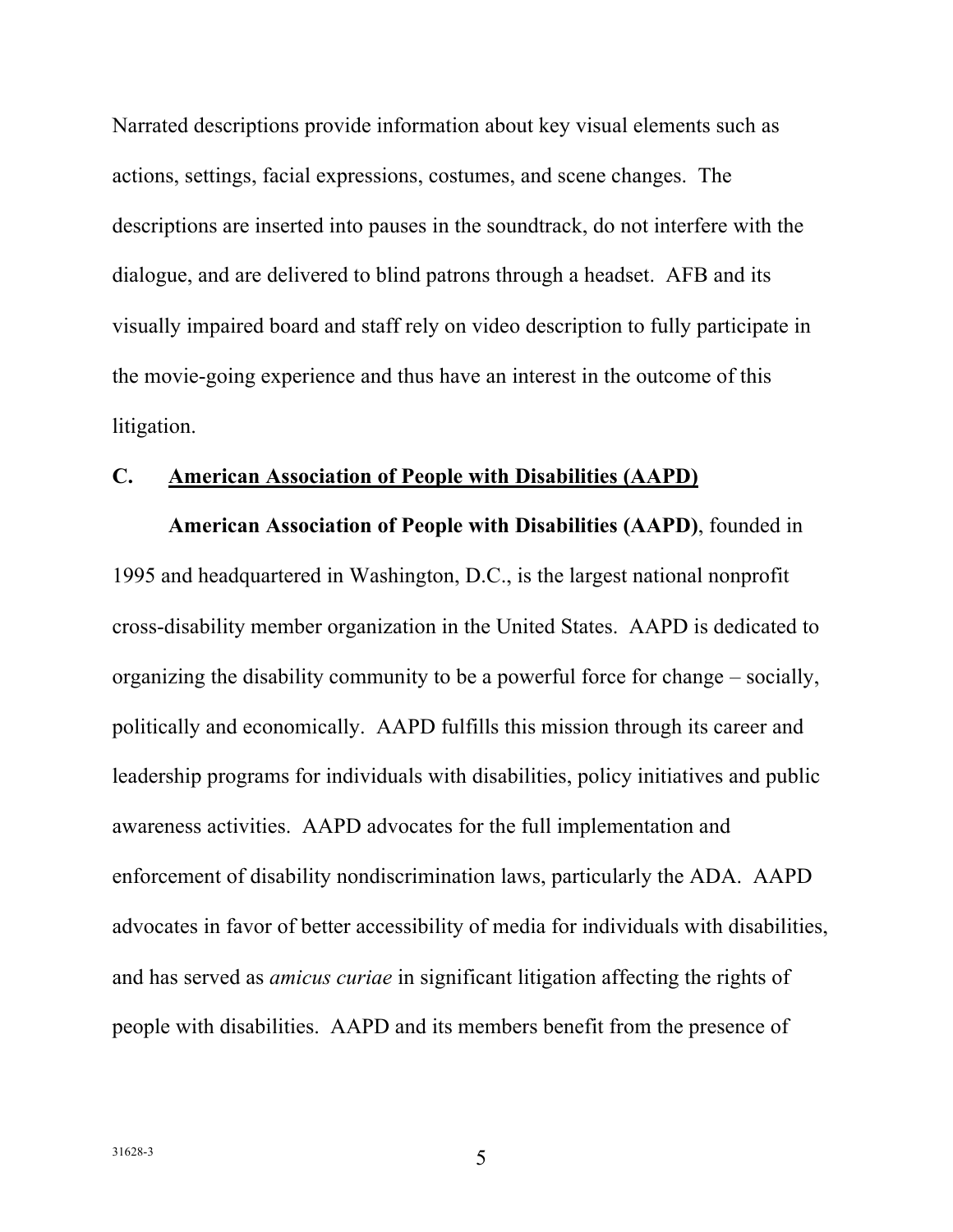<span id="page-11-0"></span> descriptive video equipment in theaters and thus have an interest in the outcome of this litigation.

#### **D. Disability Rights Advocates (DRA)**

 **Disability Rights Advocates (DRA)** is a non-profit legal center whose mission is to ensure dignity, equality and opportunity for people with all types of disabilities throughout the United States and worldwide. Making facilities negotiation and litigation is one of DRA's primary objectives. throughout the country accessible to individuals with disabilities through

#### **E. Disability Rights Education & Defense Fund (DREDF)**

 **Disability Rights Education and Defense Fund, Inc. (DREDF)**, based in

 Berkeley, California, is a national nonprofit law and policy center dedicated to protecting and advancing the civil rights of people with disabilities. Founded in 1979, DREDF pursues its mission through education, advocacy and law reform efforts, and is nationally recognized for its expertise in the interpretation of federal disability civil rights laws.

#### **F. Screen Actors Guild (SAG)**

 working actors. Established in 1933, SAG represents over 120,000 actors who work in film and digital television, industrials, commercials, video games, music videos and all other new media formats. SAG exists to enhance actors' working **Screen Actors Guild (SAG)** is the nation's largest labor union representing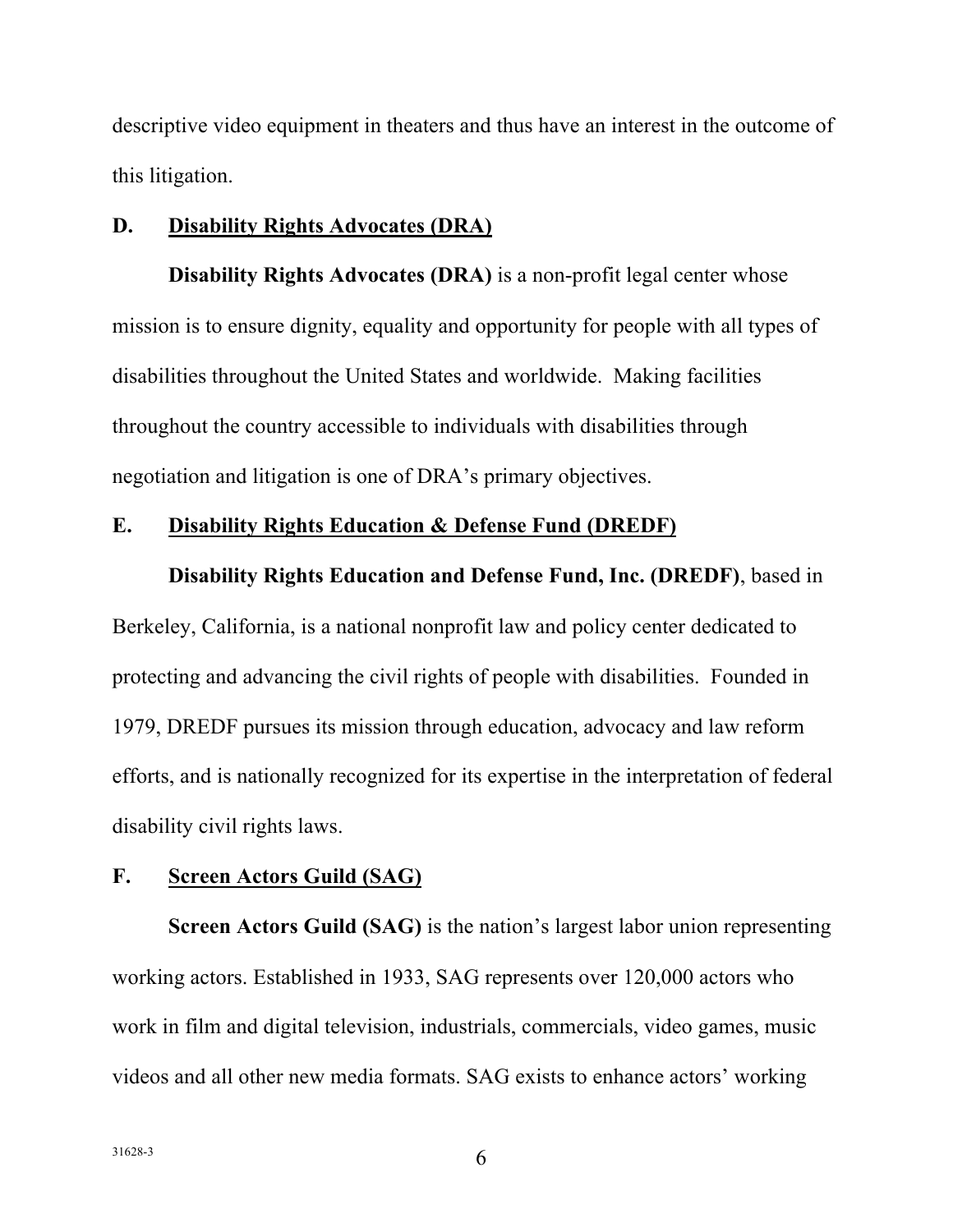<span id="page-12-0"></span> conditions, compensation and benefits and to be a powerful, unified voice on behalf of artists' rights. As part of the creative arts community, SAG has an who are blind or visually impaired. SAG supports the ADA's goal to assure equality of opportunity, full participation, independent living, and economic self- sufficiency for individuals with disabilities. In coalition with the American Federation of Television and Radio Artists (AFTRA) and Actors' Equity Association (AEA), SAG is a proud partner of the tri-union IAMPWD (Inclusion interest in ensuring the fullest possible access to the creative works performed by its members to a wide and inclusive range of patrons, including audience members in the Arts and Media of People With Disabilities) disability rights campaign to improve and promote the accuracy, inclusion and access of people with disabilities in all areas of entertainment and news media.

### **G. Rio and Helen Popper**

 **Rio Popper** is a seven-year-old girl who resides within the Ninth Circuit, and is blind. She cannot independently enjoy movies without descriptive narration equipment. Because her local theater does not have this equipment, Rio Popper has been denied the full and equal opportunity to participate in educational and social experiences. **Helen Popper**, Rio's mother, would like her daughter to enjoy the movie-going experience independently, but Rio is unable to do so when descriptive narration equipment is not installed. Without descriptive narration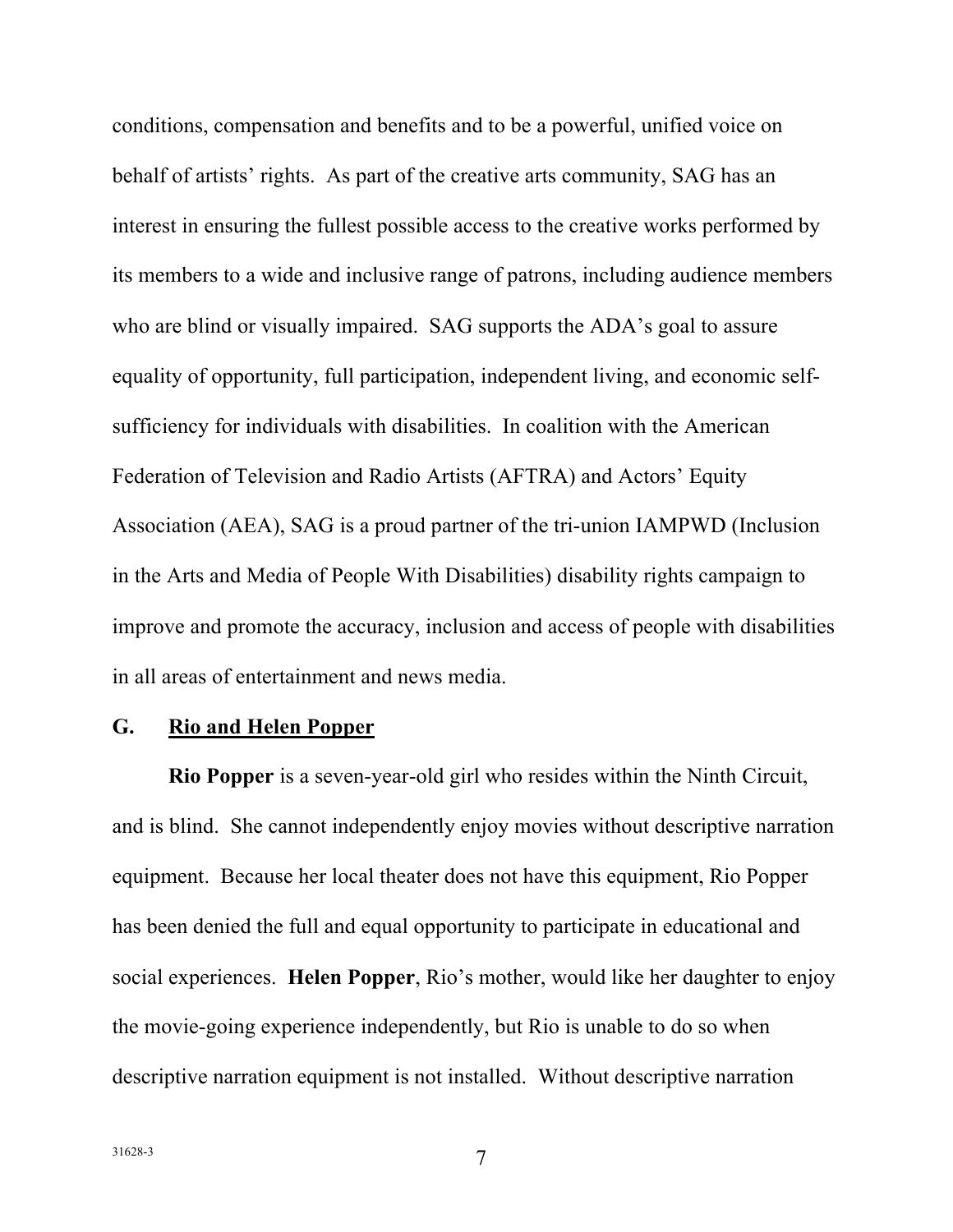<span id="page-13-0"></span> equipment, either Rio misses content that is displayed visually, or Helen must provide a running narration, limiting Rio's independence and interfering with both of their enjoyment of the movie, and possibly that of other patrons. Helen and Rio Popper have been involved in local advocacy efforts to encourage theaters to blind youths who want to experience movies independently. Helen Popper is interested in the outcome of this litigation, both on behalf of herself and as a representative of the sighted family members, companions and friends of persons with visual impairments who would like to attend movies with patrons who are blind or visually impaired and share full enjoyment of the content of those movies install descriptive narration equipment. Rio Popper is interested in the outcome of this litigation, both on behalf of herself and as a representative of thousands of independently.

#### **IV. PURPOSE OF PROPOSED BRIEF OF** *AMICI CURIAE*

 *Amici Curiae* are familiar with the issues in this case and the scope of their presentation. Members, board, and staff of *amici* ACB, AFB, and AAPD as well have attended movies both with and without the auxiliary aid of descriptive narration sought by Plaintiffs-Appellants in this action. The proposed Brief of *amici curiae* presents arguments that materially add to and complement the Joint as blind individuals served by these organizations, and *amici* Rio and Helen Popper Brief of the Plaintiffs-Appellants, without repeating arguments made therein. The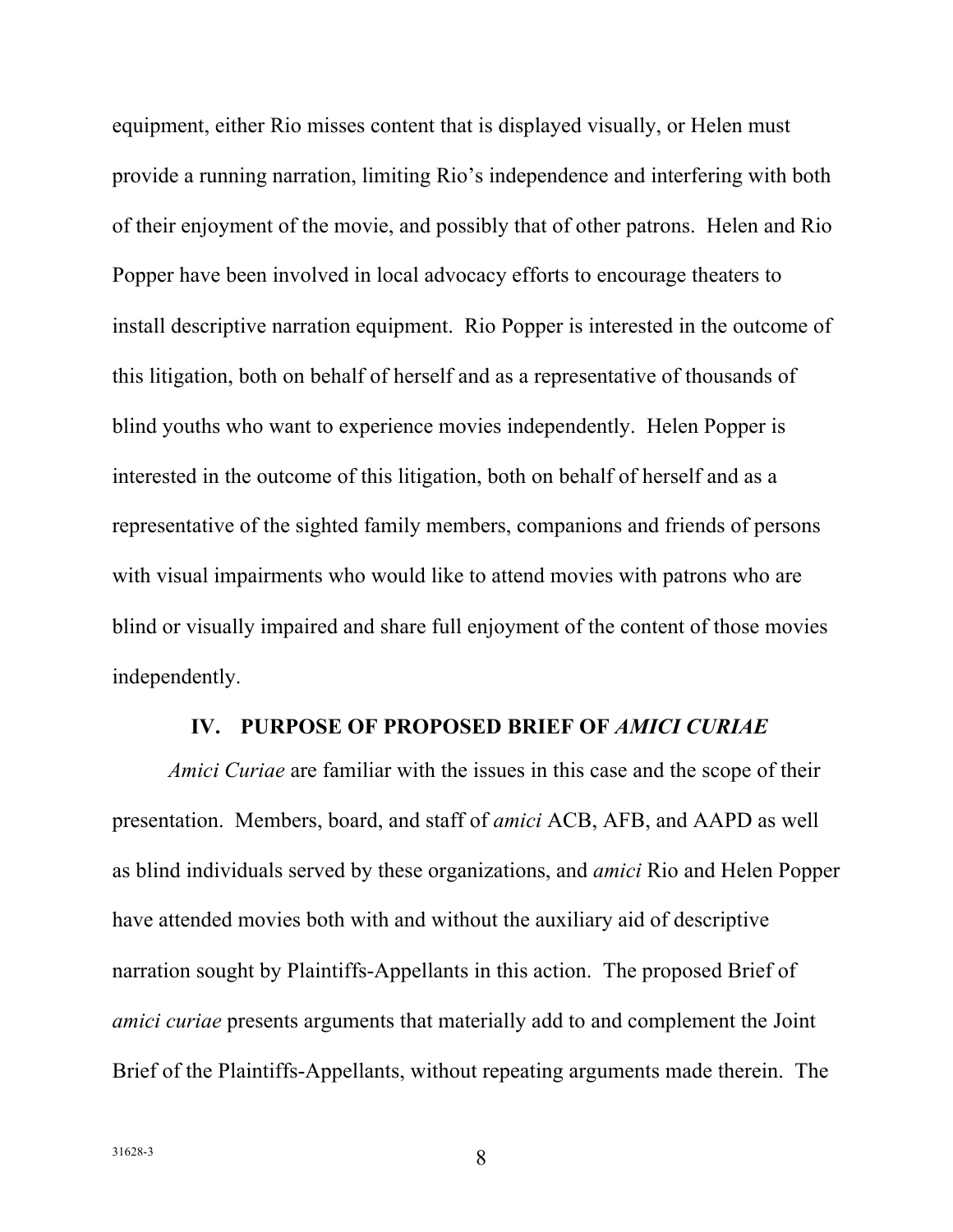proposed Brief will assist the Court by addressing arguments and authorities not contained in Plaintiffs'-Appellants' brief, as follows:

 A. The proposed Brief of *amici curiae* discusses the impact the District Court's interpretation of the ADA as not requiring the provision of specific auxiliary aids and services has upon individuals who are blind or visually impaired. In addition to contravening the ADA's explicit goals and requirements, the District Court's ruling denies moviegoers who are blind or have visual impairments the right to benefit from the services provided by movie theaters.

 B. The proposed Brief of *amici curiae* focuses sharply on the lack of any statutory defense available to Defendants-Appellees to support their failure to provide the auxiliary aids and services required by the ADA. The proposed Brief of *amici curiae* will assist the Court in distinguishing between the ADA's requirement of auxiliary aids and services, such as the descriptive narration equipment sought by Plaintiffs-Appellants, and a narrow regulatory exception relating to inventory and special goods that the District Court misapplied to the case below.

 the proposed Brief will assist the Ninth Circuit in deciding this matter. Thus, *amici*  respectfully request leave to file the proposed Brief submitted herewith in support *Amici curiae* respectfully submit that the points and authorities discussed in of Plaintiffs-Appellants.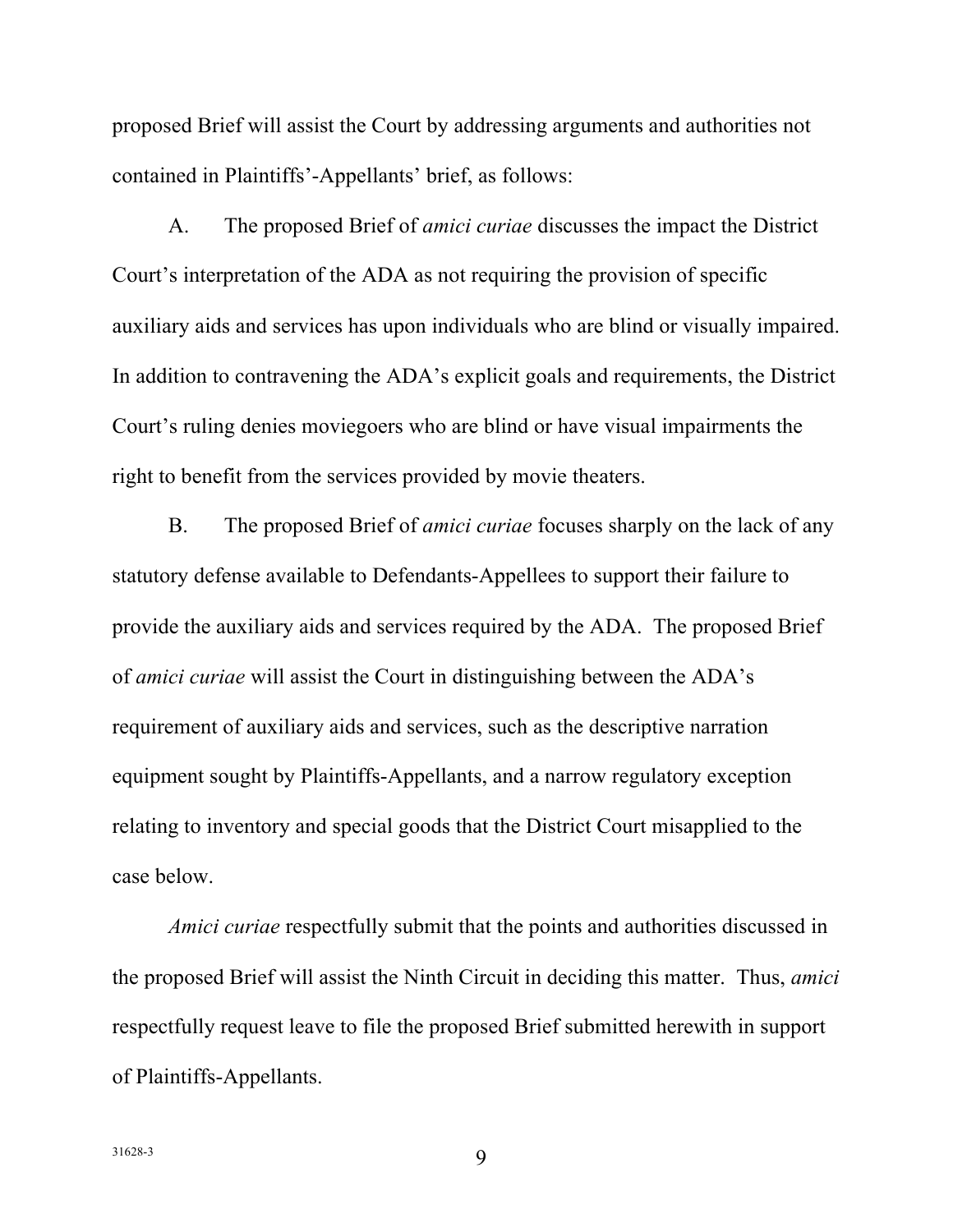# **V. SUMMARY OF ARGUMENT**

<span id="page-15-0"></span> Descriptive narration equipment sought by Plaintiffs-Appellants allows movie patrons who are blind or visually impaired to understand film elements that are purely visual, such as scenes, settings, actions, and unspoken communications. The equipment provides an "audio description" of those key film elements through affords the hundreds of thousands of movie fans who are blind or visually movies shown at movie theaters, and brings them further into the social and cultural mainstream of American public life, as the Americans with Disabilities Act ("ADA") intended. a headset made available by the movie theater.<sup>1</sup> Descriptive narration equipment impaired, including *amici* and their members, board, staff and constituents, the opportunity to fully participate in the classic American past-time of enjoying

 $\frac{1}{1}$  aids of descriptive narration (used by movie goers who are blind or visually descriptive video equipment sought by Plaintiffs-Appellants, the audio description <sup>1</sup> Throughout this brief, *amici* use the following terms interchangeably: descriptive narration, audio description, video description, and descriptive video. These terms encompass both the audio narration itself (which describes visual elements in a movie so that a person who cannot see those elements can understand visual aspects of the film) as well as the equipment to deliver and receive the audio narration (such as the headphones used by patrons who are blind or visually impaired). A short segment of the film "The Lion King" containing the auxiliary impaired) and captioning (used by patrons who are deaf or hard of hearing) is available on line at http://ncam.wgbh.org/richmedia/media/lionking/lionking hi.mov (last visited December 8, 2008). In a movie theater equipped with the demonstrated at this link would be delivered to blind or visually impaired patrons through a headset.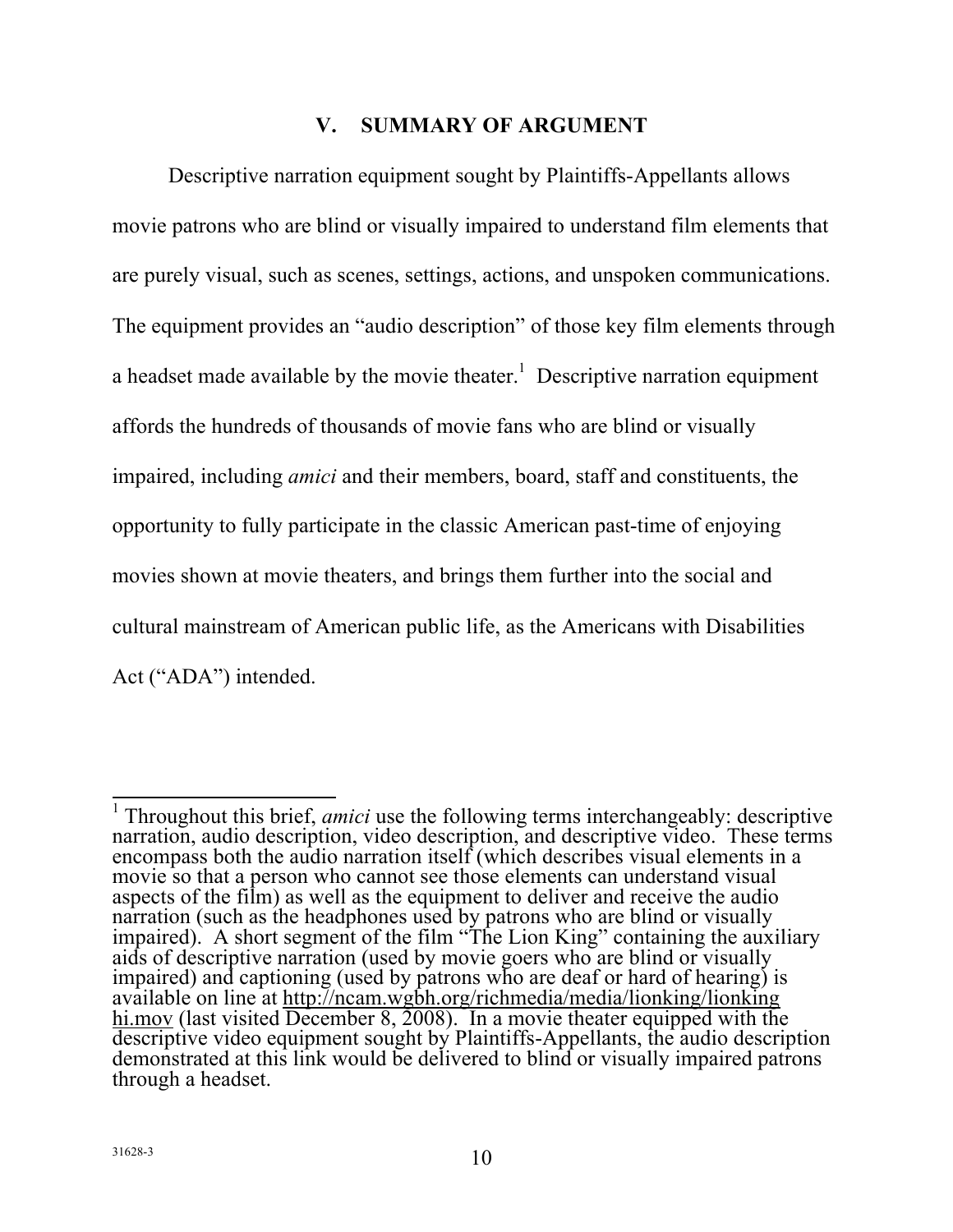The District Court's conclusion that the ADA does not require movie theaters to provide descriptive narration should be reversed because it is based on an improper analysis of several of the law's provisions. First, contrary to the District Court's conclusion that the ADA does not require the provision of visual information in an audio format (*see* Excerpts of Record ("ER") 10:16-18 (Order at 8:6-18)), descriptive narration equipment is an auxiliary aid and service, as defined absence of a recognized defense, provide to moviegoers who are blind or visually impaired. impaired.<br>Second, the District Court erred in deciding that Defendants-Appellees could by ADA and implementing regulations, that Defendants-Appellees must, in the

 "modify the content of the services [they] offer." (*See* ER 13: 26-27 (Order at 11:26-27)). Public accommodations such as Defendants-Appellees are only exempted from providing auxiliary aids and services where to do so would result in an undue burden or would fundamentally alter the nature of the good, service, facility, privilege, advantage, or accommodation that the entity offers to the public. Neither of these defenses is available to Defendants-Appellees. Defendants- Appellees do not claim a defense of undue burden (*see* ER 7:6-7 (Order at 5:6-7)); consequently, that issue is irrelevant in this case. The fundamental alteration defense is also inapplicable here because descriptive narration equipment does not escape the requirement of providing descriptive narration because doing so would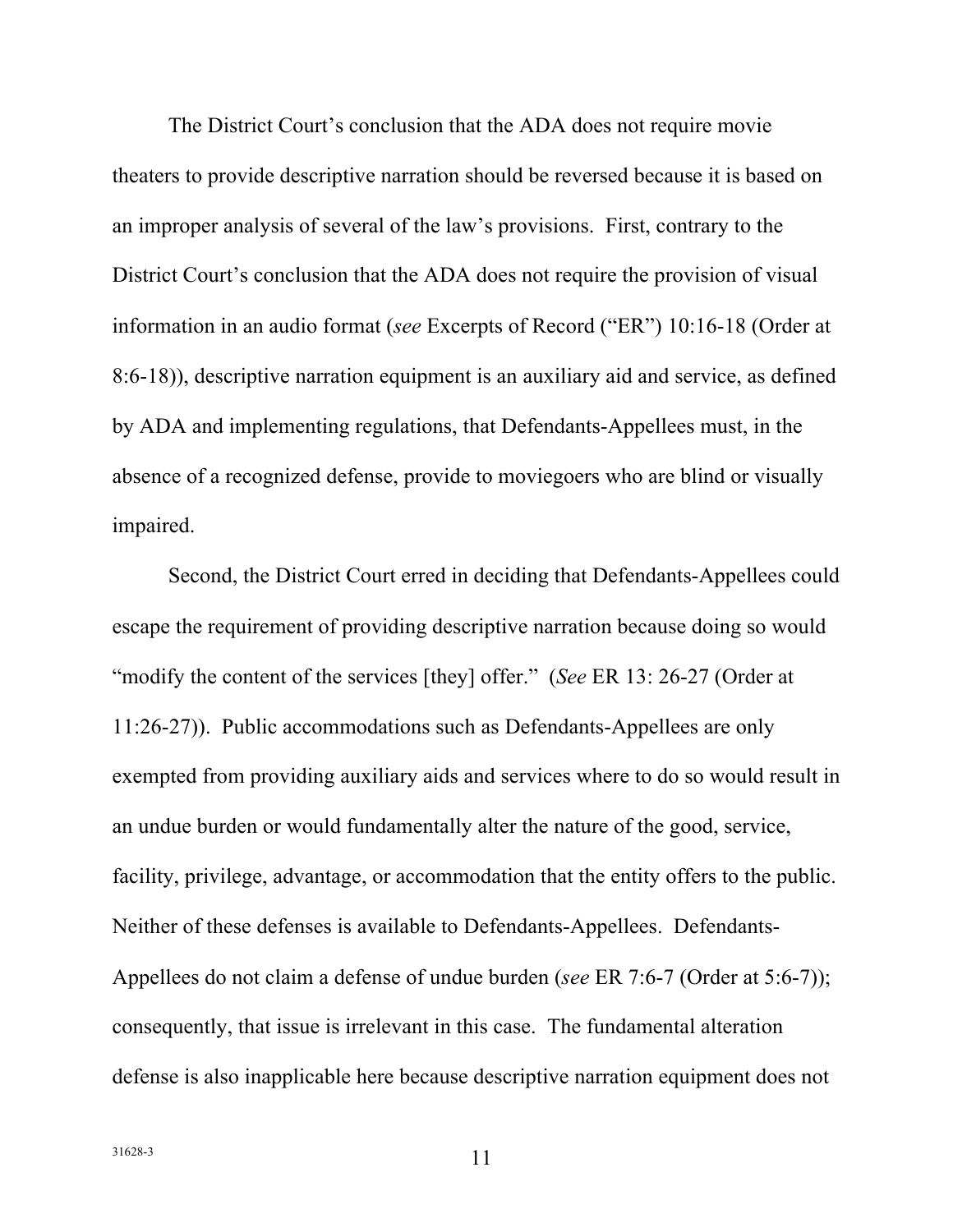<span id="page-17-0"></span> fundamentally alter the nature of the service Defendants-Appellees offer to the public, *i.e.,* the screening of movies.

 Third, the District Court took the narrow exception in the ADA regulations addressing inventory and "special goods" and misapplied it to descriptive narration. (*See* ER 8:3-14 (Order at 6:3-14) and ER 9:15-16 (Order at 13:16).) The "special goods" exception is irrelevant to the issue of descriptive narration, which is not a product that movie operators sell to customers, yet the District Court erroneously relied on this exception to hold that descriptive narration is beyond the ADA's scope.

 For these reasons, as discussed further below, the District Court's opinion decision that Plaintiffs-Interveners-Appellants lack standing to challenge any ER 6:16-7:24 (Order, footnote 5, at 4:16-5:24)). should be reversed. Additionally, this Court should reverse the District Court's theater other than the specific ones they allege having attempted to access. (*See* 

### **VI. ARGUMENT**

# **A. By Allowing Movie Theater Operators to Avoid Their Obligation to Provide Auxiliary Aids and Services to Patrons Who Are Blind or Visually Impaired, the District Court's Decision Ignores the Plain Language of the ADA and Defeats a Core Purpose of the Statute.**

 In its decision granting Defendants-Appellees' motion to dismiss, the District Court stated that the auxiliary aids and services provision of Title III of the ADA (42 U.S.C. § 12182(b)(2)(A)(iii)) "requires public accommodations to ensure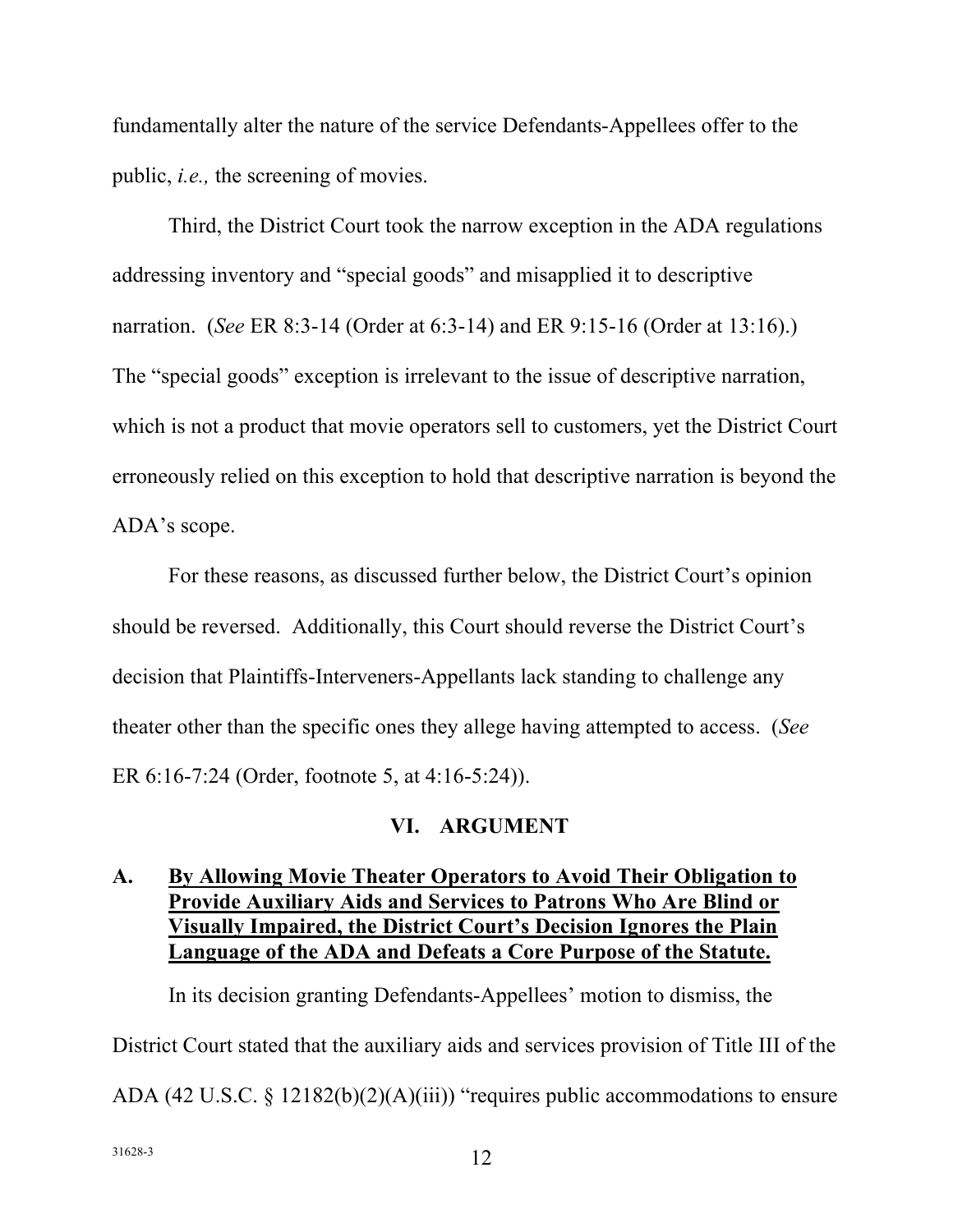auxiliary aids and services if necessary), but does not require public accommodations to alter or modify the content of their services." (ER 13:23-26 service that the Plaintiffs-Appellants request of Defendants-Appellants – equipment to play the descriptive narration tracks that are included with movies modify the content of those movies, and is therefore not required by the ADA. that persons with disabilities have access to the services they provide (utilizing (Order at 11:23-26)). The District Court then concluded that the auxiliary aid and that studios provide for showing at movie theatres – would impermissibly alter or (ER 13:26-27 (Order at 11:26-27)).

 absent an allowable statutory defense, must provide auxiliary aids and services when necessary to ensure access to its services. *Amici curiae* also agree that required by the ADA. In concluding that descriptive narration would fundamentally alter the content of Defendants'-Appellees' services, however, the District Court apparently misunderstood the nature, operation, and purpose of Such equipment, as explained below, is itself the quintessential "auxiliary aid and service" that enables patrons with visual disabilities to have access to a public accommodation's services, in this case the movies that theater operators show on *Amici curiae* agree with the District Court that a public accommodation, fundamental alterations in the nature of a public accommodation's services are not descriptive narration equipment and the nature of Defendants'-Appellees' services.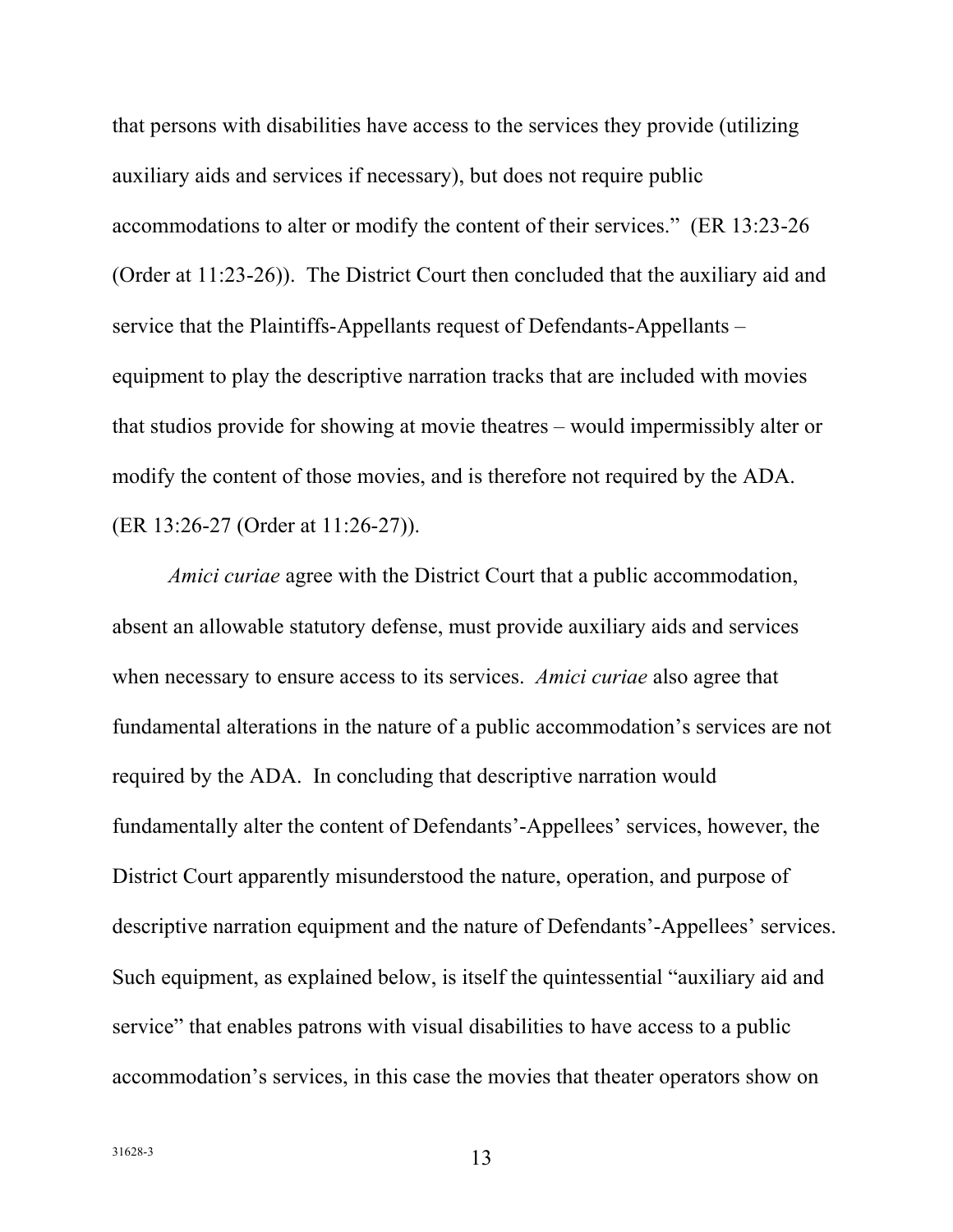<span id="page-19-0"></span> screen. Audio narration is not a separate movie or a different movie. Nor does it fundamentally alter theater operators' film screening services. Rather, it is equipment that allows visually impaired movie goers access to the very same movie being viewed by sighted movie patrons.

 In addition to misconstruing the nature, operation, and purpose of descriptive narration equipment and the meaning of the ADA's auxiliary aids and services provision, the District Court's decision is contrary to the ADA's central goals and purposes, and, if upheld, would represent a significant and wide-reaching diminution of the rights of people with disabilities.

# **B.** The ADA's Goals of Independence for People with Disabilities and  **Their Integration into Society Are Served by Recognizing Descriptive Narration Equipment as an Auxiliary Aid and Service.**

The preamble to the ADA reads, in relevant part:

 [T]he Nation's proper goals regarding individuals with disabilities are to assure equality of opportunity, full participation, independent living, and economic self-sufficiency for such individuals…

42 U.S.C. § 12101(a)(8). Accordingly, the ADA provides a broad mandate to

eliminate discrimination against people with disabilities. *PGA Tour, Inc. v.* 

*Martin*, 532 U.S. 661, 675 (2001).

In studying the need for the ADA, Congress found that American society

"has tended to isolate and segregate individuals with disabilities… and such forms

of discrimination… continue to be a serious and pervasive social problem." 42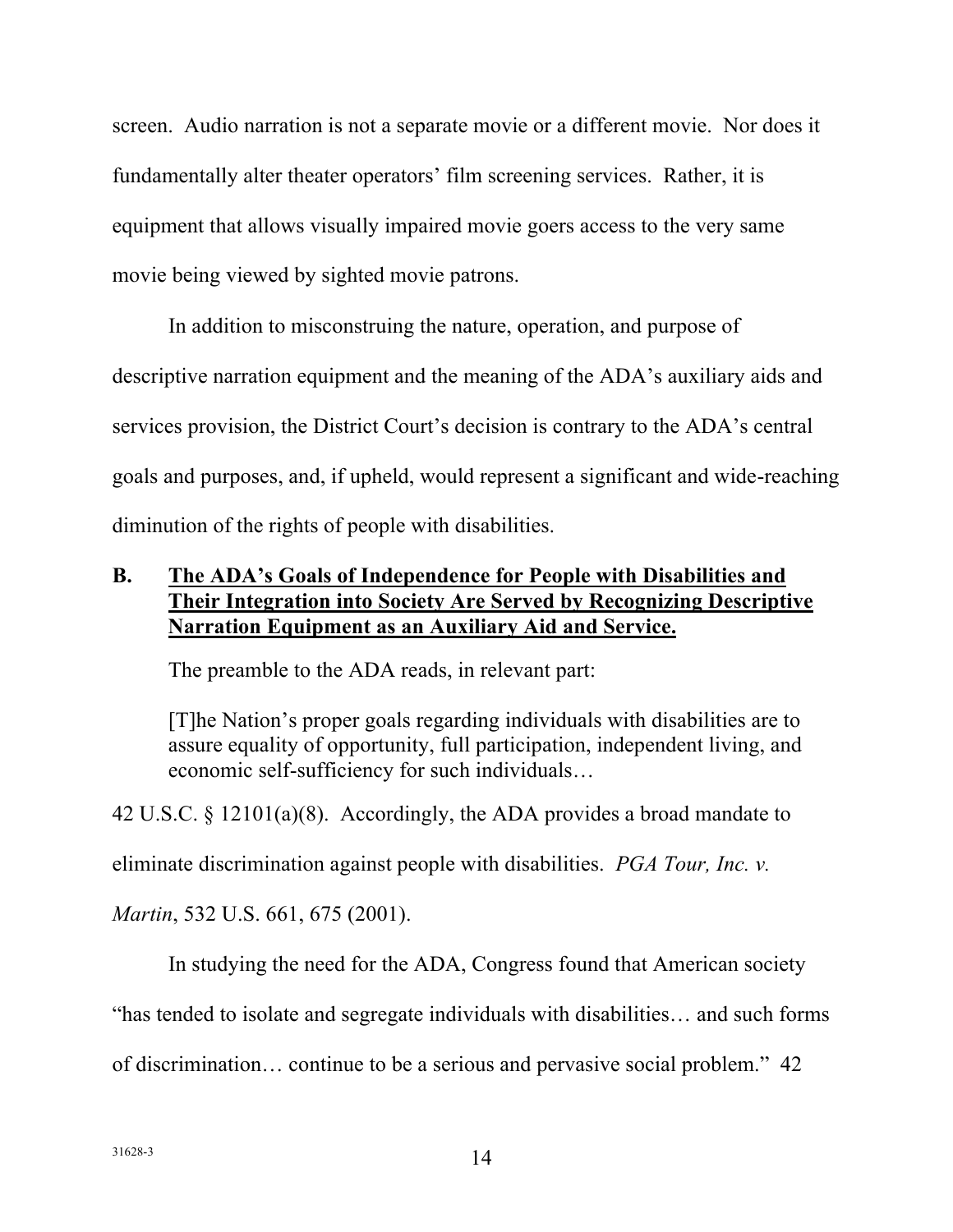<span id="page-20-0"></span>U.S.C.  $\S$  12101(a)(2). Congress further found that "individuals with disabilities continually encounter various forms of discrimination, including outright intentional exclusion, the discriminatory effects of architectural, transportation, and and practices, […] segregation, and relegation to lesser services, programs, activities, benefits, jobs, or other opportunities." 42 U.S.C. § 12101(a)(5) (emphasis added). Congress also highlighted persistent, ongoing disability discrimination in the areas of public accommodations and recreation. 42 U.S.C. *communication barriers*, […] failure to make modifications to existing facilities  $§ 12101(a)(3).$ 

 With this in mind, Congress drafted the ADA "to bring persons with disabilities into the economic and social mainstream of American life," (S. Rep. No. 101-116, at 2 (1989); H.R. Rep. No. 101-485(II), at 22 (1990), *reprinted in*  mandate for the elimination of discrimination against individuals with disabilities." 42 U.S.C. § 12101(b)(1). In enacting Title III of the ADA, which prohibits discrimination against people with disabilities in places of public accommodation, Congress conferred upon individuals with disabilities the right to "full and equal enjoyment of the goods, services, privileges, advantages or accommodations of any place of public accommodation." 42 U.S.C. § 12182(a). 1990 U.S.C.C.A.N. 303), and "to provide a clear and comprehensive national

In interpreting Title III, one court in this circuit has stated: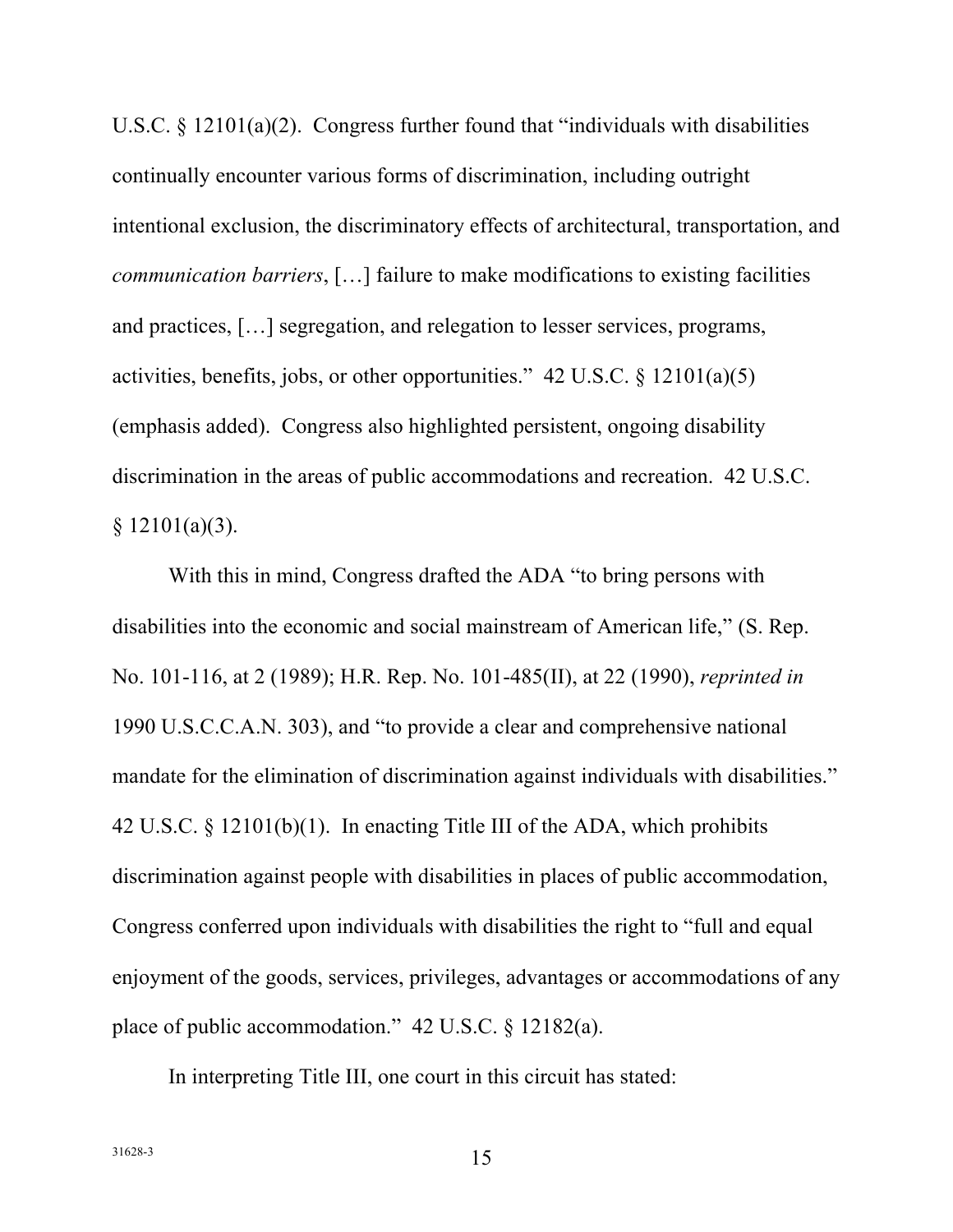<span id="page-21-0"></span> [I]t is clear that the purpose of the statute is broader than mere physical person's "full enjoyment" of services or goods of a covered accommodation. Indeed, the statute expressly states that the denial of equal "participation" or access -- seeking to bar actions or omissions which impair a disabled the provision of "separate benefit[s]" are actionable under Title III. [Citations omitted.]

 *Nat'l Fed'n of the Blind v. Target Corp.*, 452 F. Supp. 2d 946, 954 (N.D. Cal.

 2006). This is in keeping with Congress's original intent for the ADA: "to provide a clear and comprehensive national mandate for the elimination of discrimination against individuals with disabilities." 42 U.S.C. § 12101(b)(1).

 Descriptive narration furthers the broad mandate of full inclusion and aid and service, a movie patron who is blind cannot have "full enjoyment" of or Popper, a seven-year-old girl who is blind, is a representative of thousands of blind youths who want to experience movies independently with friends, classmates and family and need the auxiliary aid and service of descriptive narration to do so. to have the experience of attending movies with their blind or sighted children and be able to fully participate in and benefit from that experience. Thousands of other members of *amicus* ACB, as well as the organization's board, staff, and non- member constituents who are blind and visually impaired, in addition to the blind and visually impaired board, staff and constituents of *amici* AFB and AAPD, have independence that is fundamental to the ADA. Without this important auxiliary "equally participate" in the films being shown to sighted patrons. *Amicus* Rio Similarly, there are thousands of blind parents who want, and are legally entitled,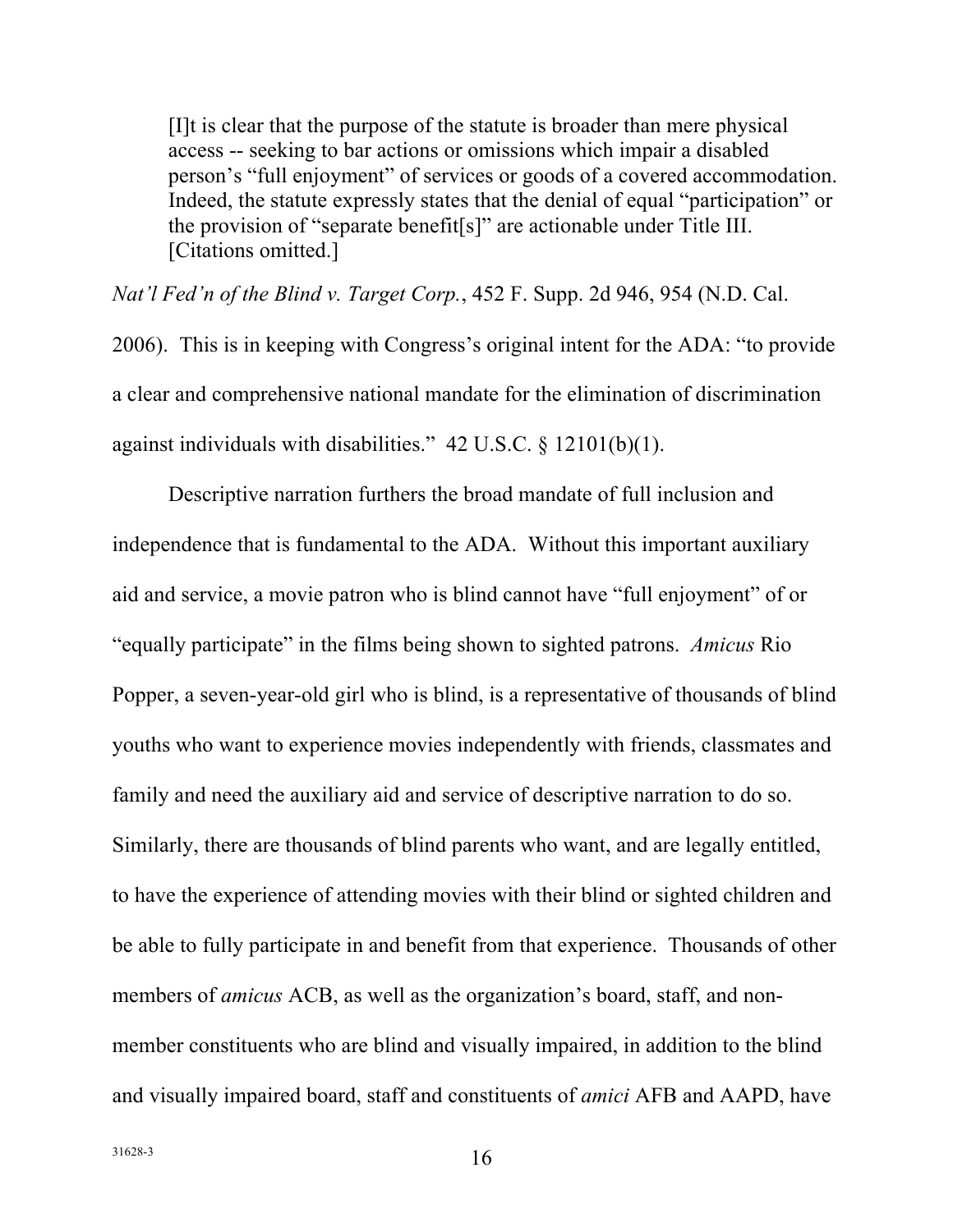<span id="page-22-0"></span> attended movie screenings with and without audio narration. The ability to receive ADA's non-discrimination mandate in an iconic American social environment – experience in a manner that is wholly contrary to the principles underlying the passage of the ADA. the visual content of a movie through the auxiliary aid of audio narration allows *amici* and the blind individuals they represent to experience the promise of the the movie theater.<sup>2</sup> The District Court's order deprives them of this quintessential

# **C. Descriptive Narration Is an Auxiliary Aid and Service of the Type Envisioned by the ADA.**

Both the ADA itself, as well as the Department of Justice's implementing

regulations for Title III, require public accommodations such as Defendants-

Appellees to provide auxiliary aids and services so that persons with disabilities

<sup>&</sup>lt;sup>2</sup> It is irrelevant whether or not every single blind person in the United States will herring of split of opinion within a minority community has come up in other *v. Reno*, 145 F.3d 1032, 1047 (9th Cir. 1998) (Immigration and Naturalization take advantage of descriptive narration offered by a movie theater. Indeed, the red contexts, and courts have resoundingly rejected it as inapposite. Instead, courts have focused on what the relevant law requires of corporate defendants. See, e.g., have focused on what the relevant law requires of corporate defendants. *Lerwill v. Inflight Motion Pictures, Inc.*, 582 F.2d 507, 512, n.4 (9th Cir. 1978)<br>(Fair Labor Standards Act): *Cmtys. For Equity v. Mich. High Sch.* (Fair Labor Standards Act); *Cmtys. For Equity v. Mich. High Sch. Athletic Ass'n*, 192 F.R.D. 568, 574 (W.D. Mich. 1999) (Title IX of the Education Amendments of 1972; "the class member who wishes to remain a victim of unlawful conduct does not have a legally cognizable conflict with the class representative"); *Walters*  Act). As such, if any customer who is blind or has a visual impairment visits one of Defendants'-Appellees' theaters and is not interested in hearing the descriptive narration track, he or she does not need to request the headset that plays the narration. But that person's lack of interest cannot be a bar to those who need and desire to hear the narration through a headset and receive the visually delivered on- screen information that sighted customers receive.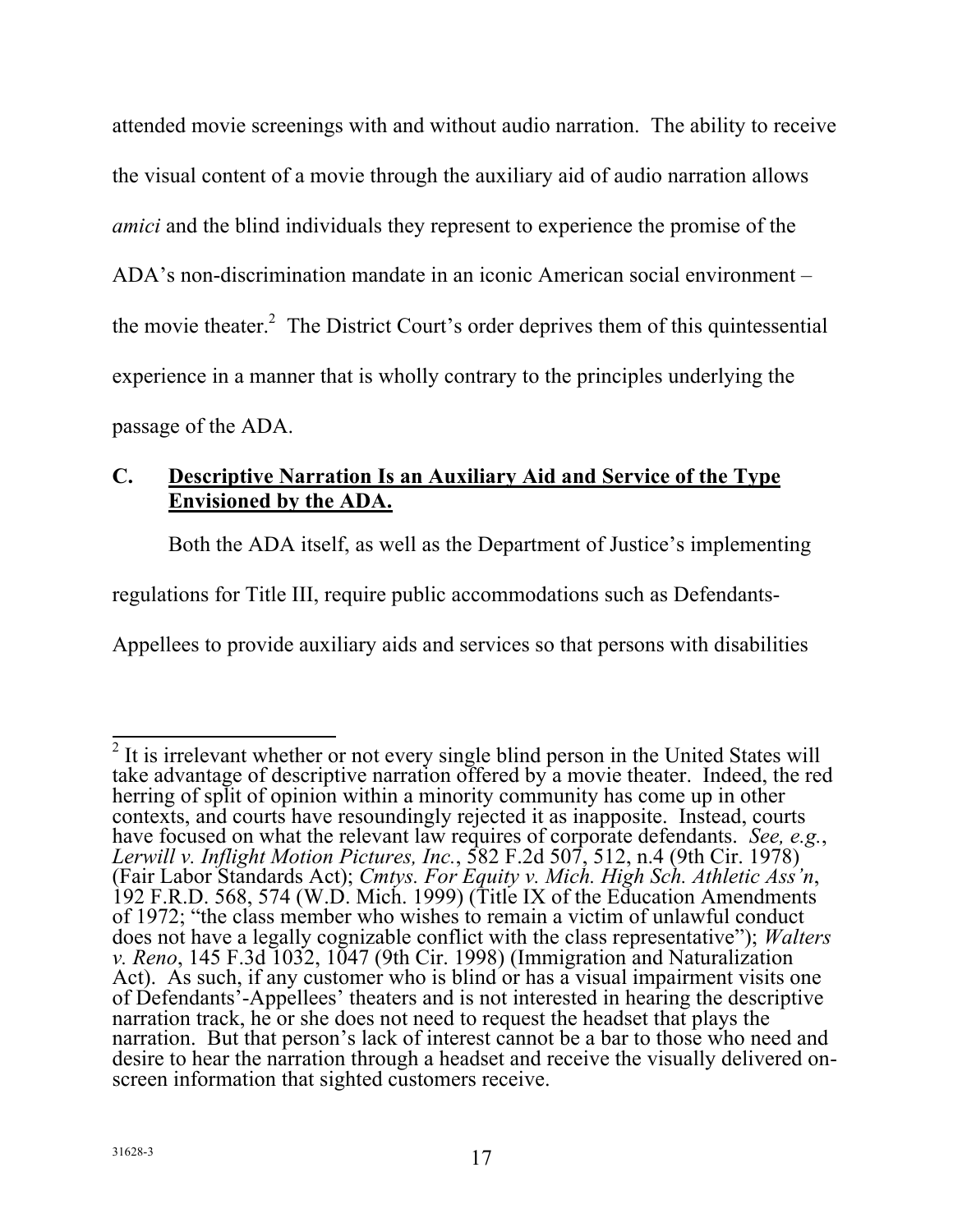<span id="page-23-0"></span>can participate in the public accommodation's services. Under the ADA,

discrimination includes:

 a failure to take such steps as may be necessary to ensure that no individual with a disability is excluded, denied services, segregated or otherwise treated differently than other individuals because of the absence of auxiliary aids and services, unless the entity can demonstrate that taking such steps would fundamentally alter the nature of the good, service, facility, privilege, advantage, or accommodation being offered or would result in an undue burden.

42 U.S.C. § 12182(b)(2)(A)(iii). Discussing communication access, the

Department of Justice ("DOJ") regulations state,

 A public accommodation shall take those steps that may be necessary to ensure that no individual with a disability is excluded, denied services, segregated or otherwise treated differently than other individuals because of of the goods, services, facilities, privileges, advantages, or accommodations being offered or would result in an undue burden, i.e., significant difficulty the absence of auxiliary aids and services, unless the public accommodation can demonstrate that taking those steps would fundamentally alter the nature or expense.

\* \* \*

 Effective Communication. A public accommodation shall furnish appropriate auxiliary aids and services where necessary to ensure effective communication with individuals with disabilities.

28 C.F.R. § 36.303(a) and (c).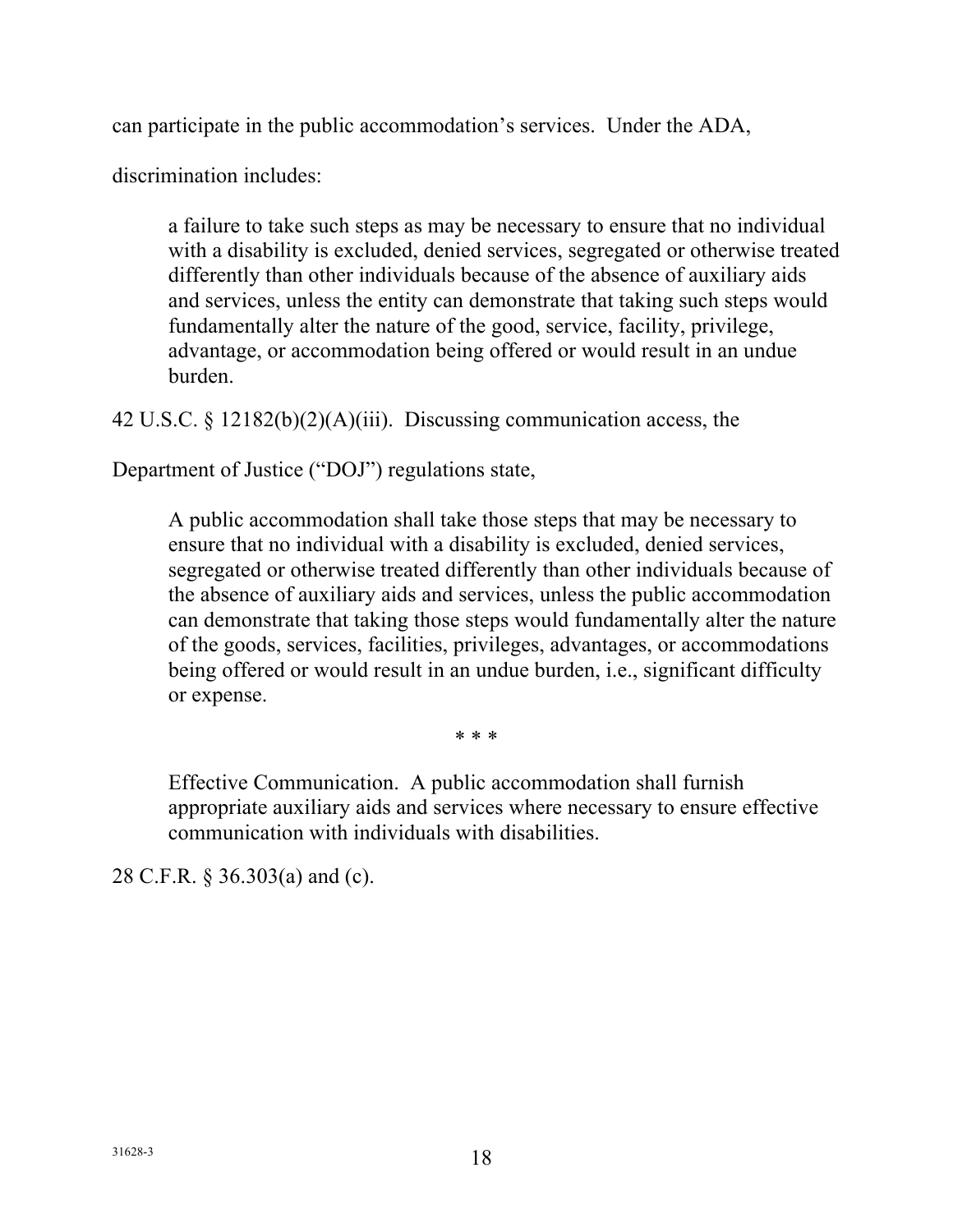<span id="page-24-0"></span> Descriptive video equipment is an auxiliary aid and service within the meaning of the ADA and the implementing regulations.<sup>3</sup> Auxiliary aids and services are broadly defined as including

 (2) Qualified readers, taped texts, audio recordings, Brailled materials, large print materials, or other effective methods of making visually delivered materials available to individuals with visual impairments; (3) Acquisition or modification of equipment or devices; and (4) Other similar services and actions.

28 C.F.R. § 36.303(b)(2) – (4); *see also* 42 U.S.C. § 12102(1)(B) and (C).

Descriptive narration falls squarely within this definition because it is an effective

method of making visually delivered information about such film elements as

scenes, settings, actions, and unspoken communications available to movie patrons

who have visual impairments.

As Plaintiffs-Appellants have shown in their complaints filed below, the

process of delivering descriptive narration to moviegoers who are blind or have

<sup>&</sup>lt;sup>3</sup> In its decision, the lower court erroneously concluded that because audio (*See* ER 5:3-10 (Order at 3:3-10)). The DOJ, not the Access Board, is responsible must comply with the regulations issued by the Department of Justice and the description was not included in the 2004 accessibility standards promulgated by the U.S. Access Board, this auxiliary aid and service was not required by the ADA. for promulgating regulations to enforce the ADA. Indeed, the Access Board itself recognized that its 2004 Standards did not occupy the field of ADA regulations, stating in Advisory 101.1 that "In addition to these requirements, covered entities Department of Transportation under the Americans with Disabilities Act. There are issues affecting individuals with disabilities which are not addressed by these requirements, but which are covered by the Department of Justice and the Department of Transportation regulations." 36 C.F.R. Pt. 1191, App. B (2005). The provision of auxiliary aids and services is covered by DOJ regulations, which require "effective methods of making visually delivered materials available to persons with visual impairments."  $28 \text{ C.F.R. }$  \$ 36.303(b)(2).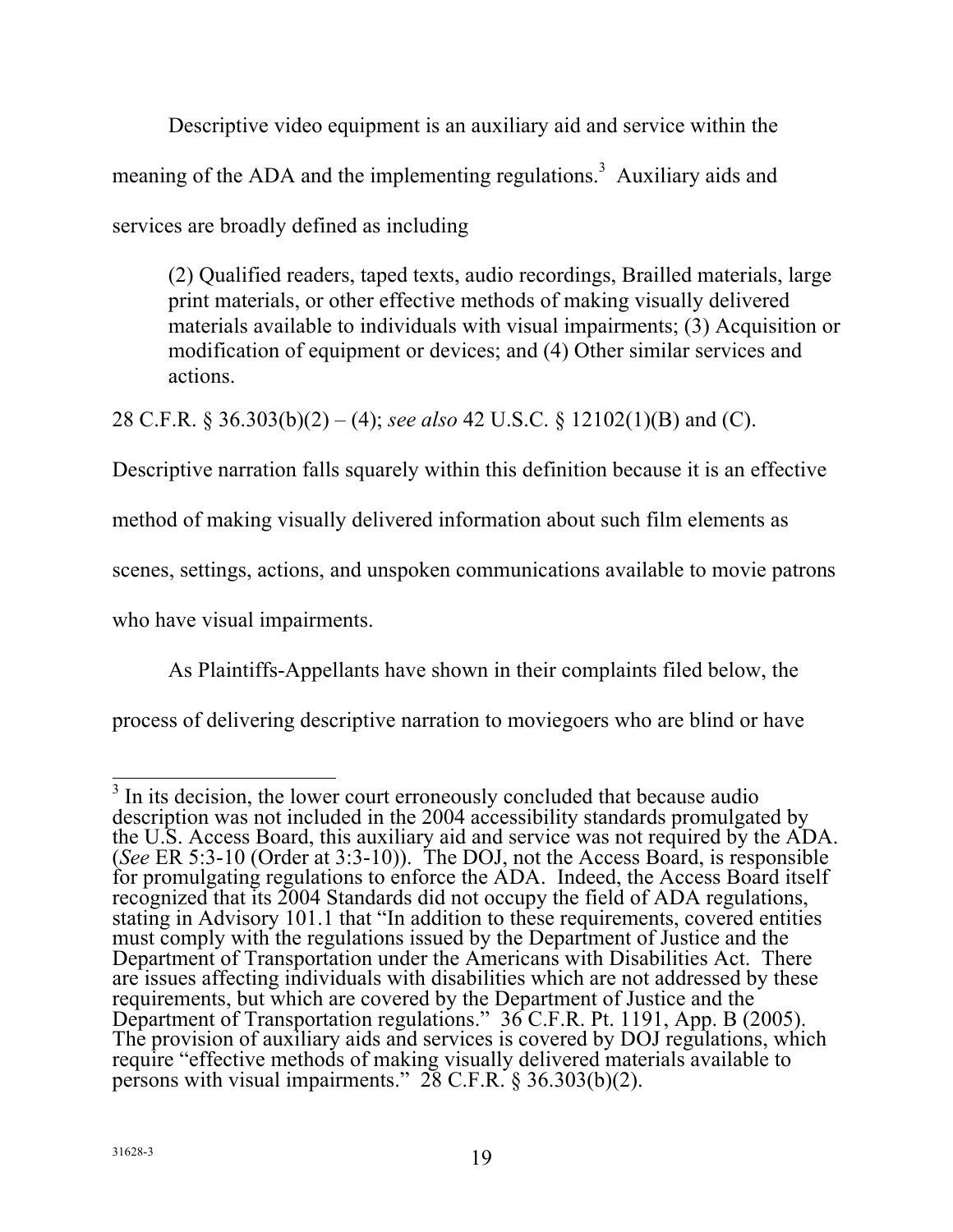visual impairments is simple, and requires no "special goods."<sup>4</sup> (ER (State's Complaint ("SC")) at 158-59 ¶¶ 20-22; ER (Plaintiff Interveners' Complaint descriptions available with the movies they send to theaters. (ER (SC) at 159  $\parallel$  22; narration available for many first-run, wide-release films. *Id.* The film studios make audio description available to theaters that request it by including a synchronized CD-Rom, containing the film's description, with the movies they send to theaters.  $6$  ER (SC) at 158  $\parallel$  16 and note 4; ER (PIC) at 133  $\parallel$  33. Moviegoers who are blind or have visual impairments cannot access video description unless the theaters install the necessary auxiliary aids. ER (SC) at 158 Defendants-Appellees would only need to play the CD-Rom that is already ("PIC")) at 132-33 ¶¶ 30-31, 33). Plaintiffs-Appellants are simply asking that Defendants-Appellants install the equipment required to deliver the audio narration already provided by movie studios.<sup>5</sup> The participating film studios make narrative ER (PIC) at 133 ¶ 33). Currently, participating film studios make descriptive ¶ 19; ER (PIC) at 137 ¶ 59-61. Once the descriptive video equipment is installed,

 $\overline{1}$ 4 The ADA regulations (*see* 28 C.F.R. § 36.307) contain a narrow exception for aspects of inventory that are deemed "special goods." That exception is not applicable here (*see* discussion at Section VI.E., *infra*).

 $<sup>5</sup>$  The issue of the theaters' obligations if the narration were not provided by the</sup> studios is not before the Court.

 $6$  In effect, then, film-makers are providing a critical component of the auxiliary aid and service, and Defendants-Appellees are preventing the benefits of that auxiliary aid from reaching the consumer.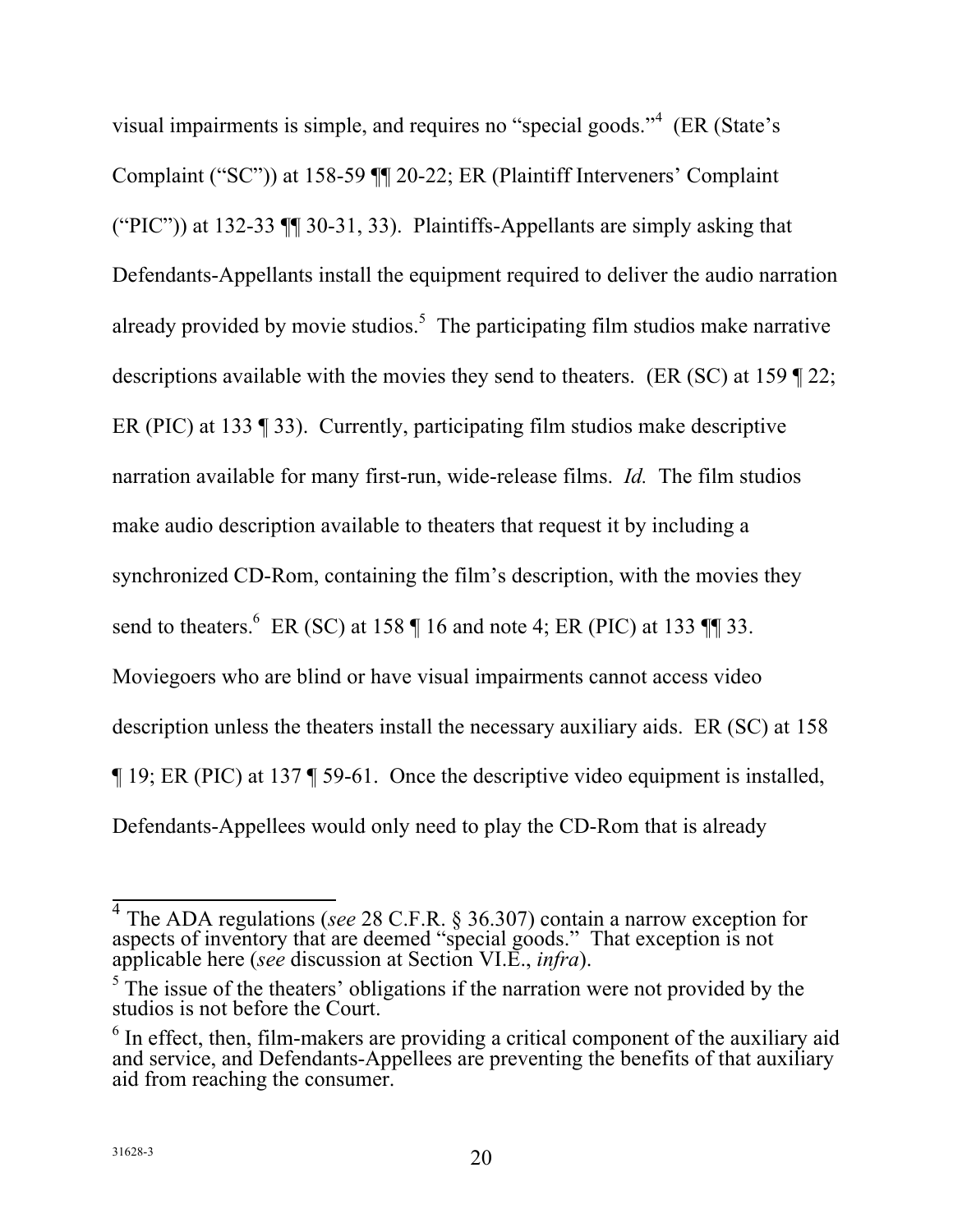synchronized with the movie being screened to enable moviegoers and individuals with vision disabilities to listen to the information provided on the CD-Rom through individual headsets. In light of these undisputed facts, Defendants'- affirmatively blocks movie patrons with visual impairments from accessing visual content and participating in the film experience in the manner envisioned by the studios that provided the CD-Rom. More importantly, Defendants'-Appellees' failure to install the equipment Plaintiffs-Appellants seek is a failure to take required steps to provide mandated auxiliary aids and services envisioned by Congress when it enacted the ADA. Appellants' failure to install the equipment sought by Plaintiffs-Appellants

 The District Court's sweeping re-write of the ADA's auxiliary aids and services provisions has the potential to undo many of the recent and significant achievements in accessibility made possible through advances in technology. In the provision of a wide range of auxiliary aids and services, including Braille, audio and large print financial information; Talking ATMs; point of sale devices with tactile keypads; accessible (audio) pedestrian signals; and accessible web the last nine years, *amici curiae* ACB and AFB have successfully negotiated settlement agreements with various public accommodations and entities requiring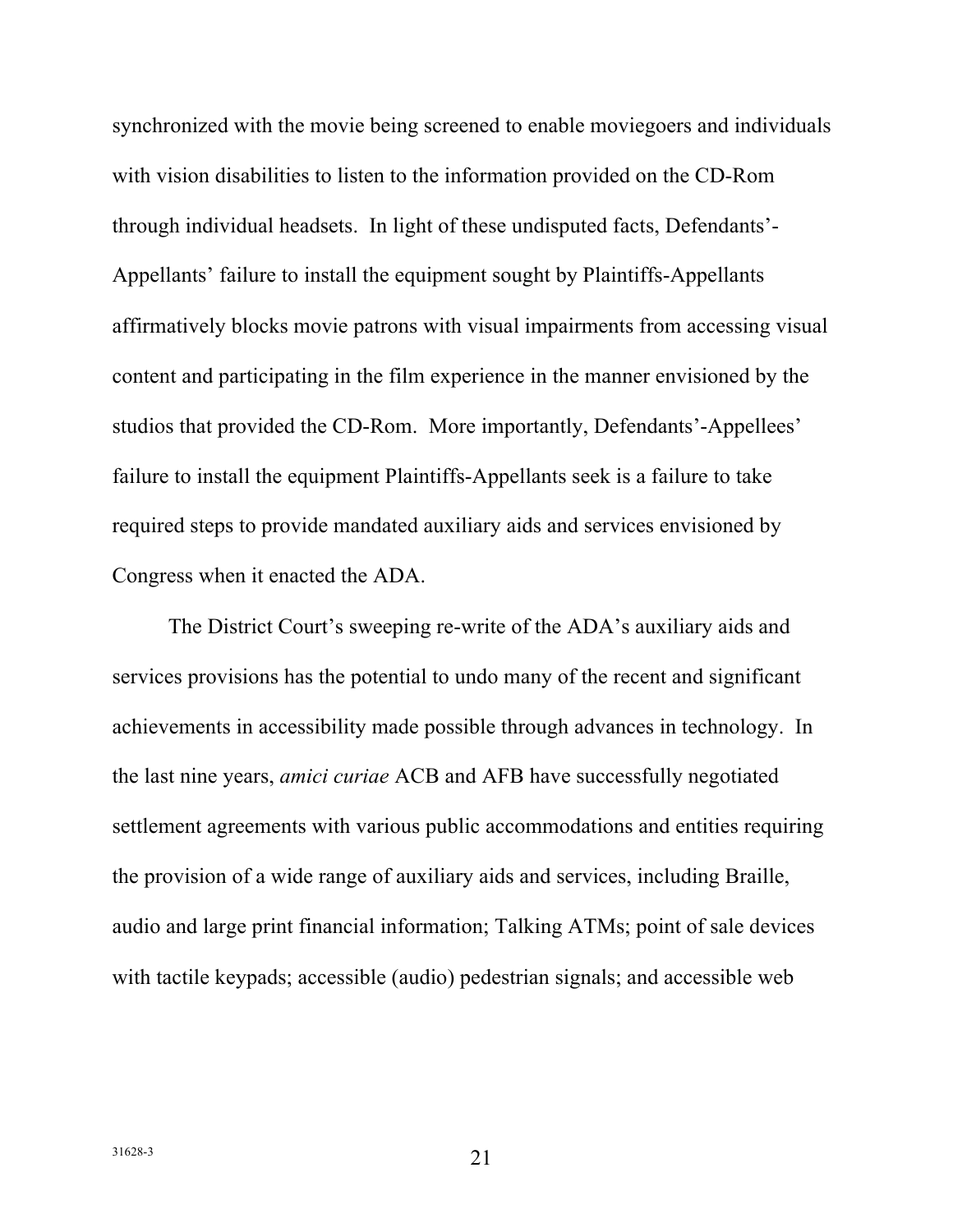sites.<sup>7</sup> These auxiliary aids and services, similar to the accessibility that can be achieved through advances in technology in the delivery of descriptive narration, provide individuals who are blind or visually impaired with access to information and technology that sighted people often take for granted without fundamentally altering the nature of the original service. For example, a Talking ATM is the people; it simply has additional technology that allows a blind customer to hear what the sighted bank customer sees on the screen. A Braille bank statement provides information about a customer's financial accounts in an alternative format otherwise visually delivered information. An audio pedestrian signal<sup>8</sup> provides an alternative method of delivering information presented by a visual pedestrian same ATM in the same location with the same functionality provided to sighted to standard print, which allows the customer with a visual impairment to access the

<sup>&</sup>lt;sup>7</sup> Settlement agreements providing for auxiliary aids and services that were include those with Wal-Mart (providing tactile keypads so that blind customers can negotiated by *amici* ACB and AFB, as well as other blind organizations and individuals who are blind and visually impaired can be found at http://lflegal. com/negotiations/#agreements (last visited December 8, 2008). Agreements listed privately enter their PINs when purchasing goods and services at Wal-Mart check stands), Bank of America (providing accessible web sites, Talking ATMs, and Braille, audio, and Large Print financial information); and Equifax, TransUnion and Experian (providing accessible credit reports in a variety of different formats to enable access by visually impaired consumers).

 about pedestrian timing in non-visual format such as audible tones, verbal  $8$  An accessible pedestrian signal (APS) is a device that communicates information messages, and/or vibrating surfaces. Like descriptive narration equipment that adds audible information to an otherwise purely visual image, an APS provides additional audible (as well as vibro-tactile) information to content that is typically visual (the picture of the walking person or the word "WALK").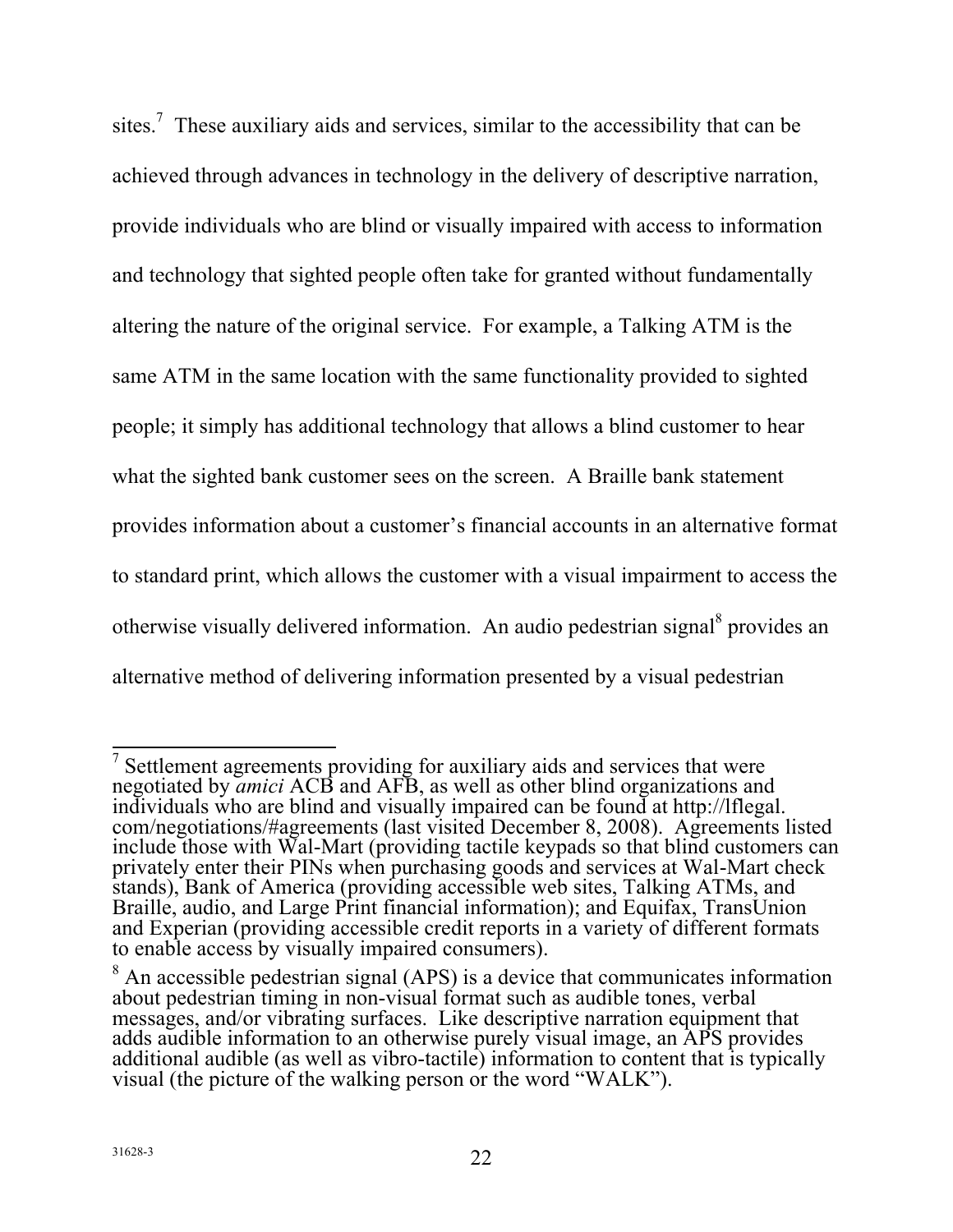<span id="page-28-0"></span> on the same schedule in the same location as it would if the auxiliary aids and services were not installed. Just as a Braille bank statement provides information method of delivering information presented by a visual pedestrian signal, descriptive narration is an effective method of making visually delivered signal. Similarly, a theater providing descriptive narration shows the same films in an alternative format, and an audio pedestrian signal provides an alternative information available to individuals with visual impairments.

 Like Talking ATMs, audio pedestrian signals, and other statutorily endorsed auxiliary aids and services such as "taped texts, audio recordings … and other effective methods of making visually delivered materials available to individuals with visual impairments," descriptive narration presents visual information in an audio format. This audio description is delivered to moviegoers who are blind or have vision impairments through a headset; only individuals with that headset can access the audio narration. *See* discussion of video description, *supra*. Descriptive narration provides access to blind moviegoers, offering them information imparted visually to sighted patrons that blind moviegoers cannot see because of their disability. *Cf. Feldman v. Pro Football, Inc.,* No. 06-2266, 2008 WL 4416668, at \*12 (D. Md. Mar. 30, 2008), Order of Sept. 30, 2008 (requiring defendant to provide deaf and hard of hearing visitors with equal access to aural information via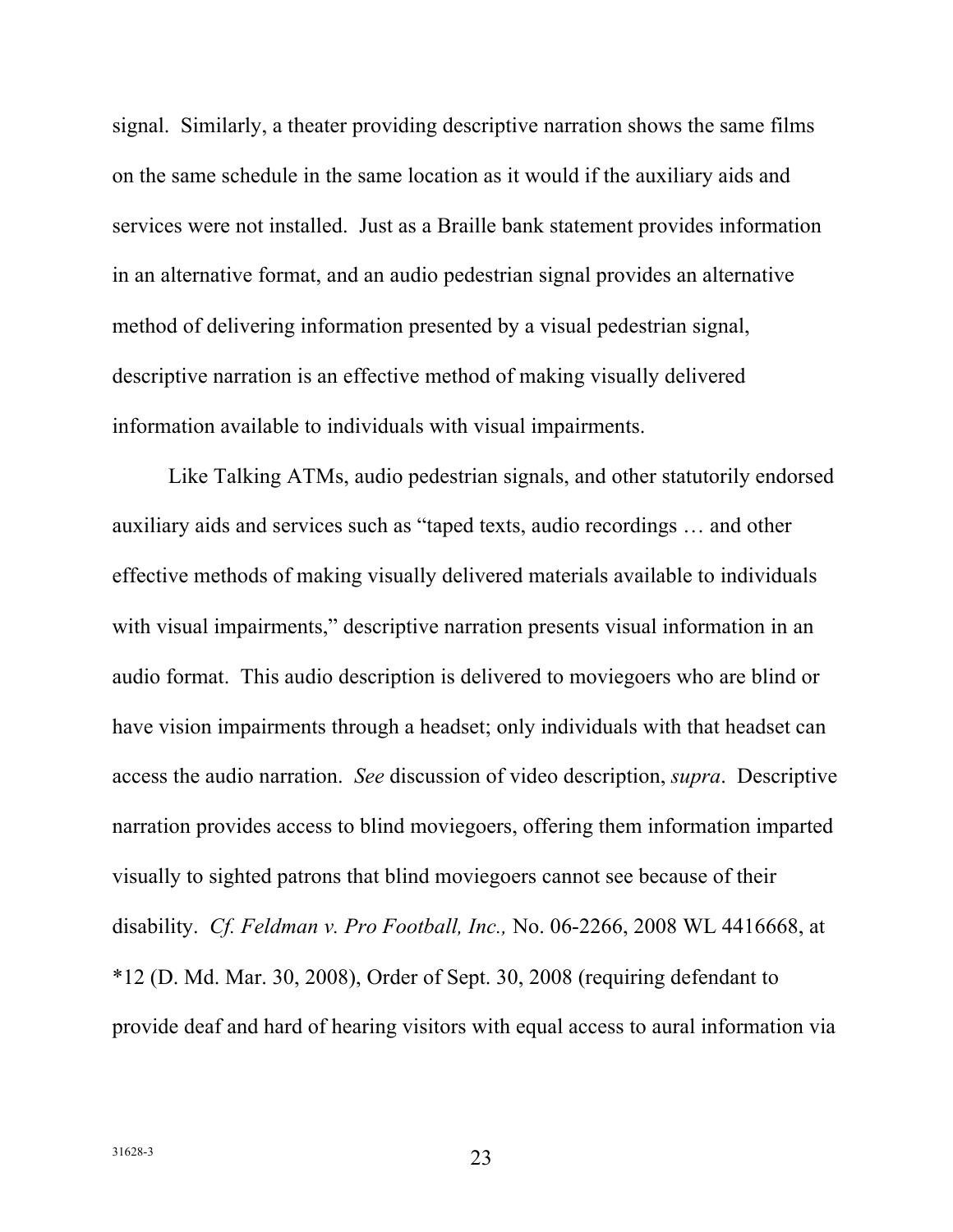<span id="page-29-0"></span> auxiliary aids and services). It clearly fits within the ADA's definition of auxiliary aids and services, and the District Court's holding to the contrary is incorrect.

### **D. Providing Audio Description Is Not a Fundamental Alteration of Defendants'-Appellees' Film Screening Service.**

 Descriptive narration, as explained above, is a method of delivering to patrons with visual impairments the visual information that a movie theater services, or requiring the theater to show only particular movies. The District Court erred in concluding that the provision of the visual information in an alternative (audio) format is a fundamental alteration of the service of screening movies. Under this reasoning, virtually all auxiliary aids and services would be banned by the very statute mandating them, as the essential purpose of the with disabilities who, because of their disability, cannot access the original format. To say that converting visual material to an audio format constitutes a fundamental impaired Americans of a host of well-recognized and accepted accommodations. The District Court's ruling eviscerates the ADA's auxiliary aids and services provides to its sighted customers, without altering the nature of the movie theater's auxiliary aids and services provision is to provide an alternative format to persons alteration of the public accommodation's service would deprive blind and visually provision and is plainly not what was envisioned by Congress when it enacted the ADA.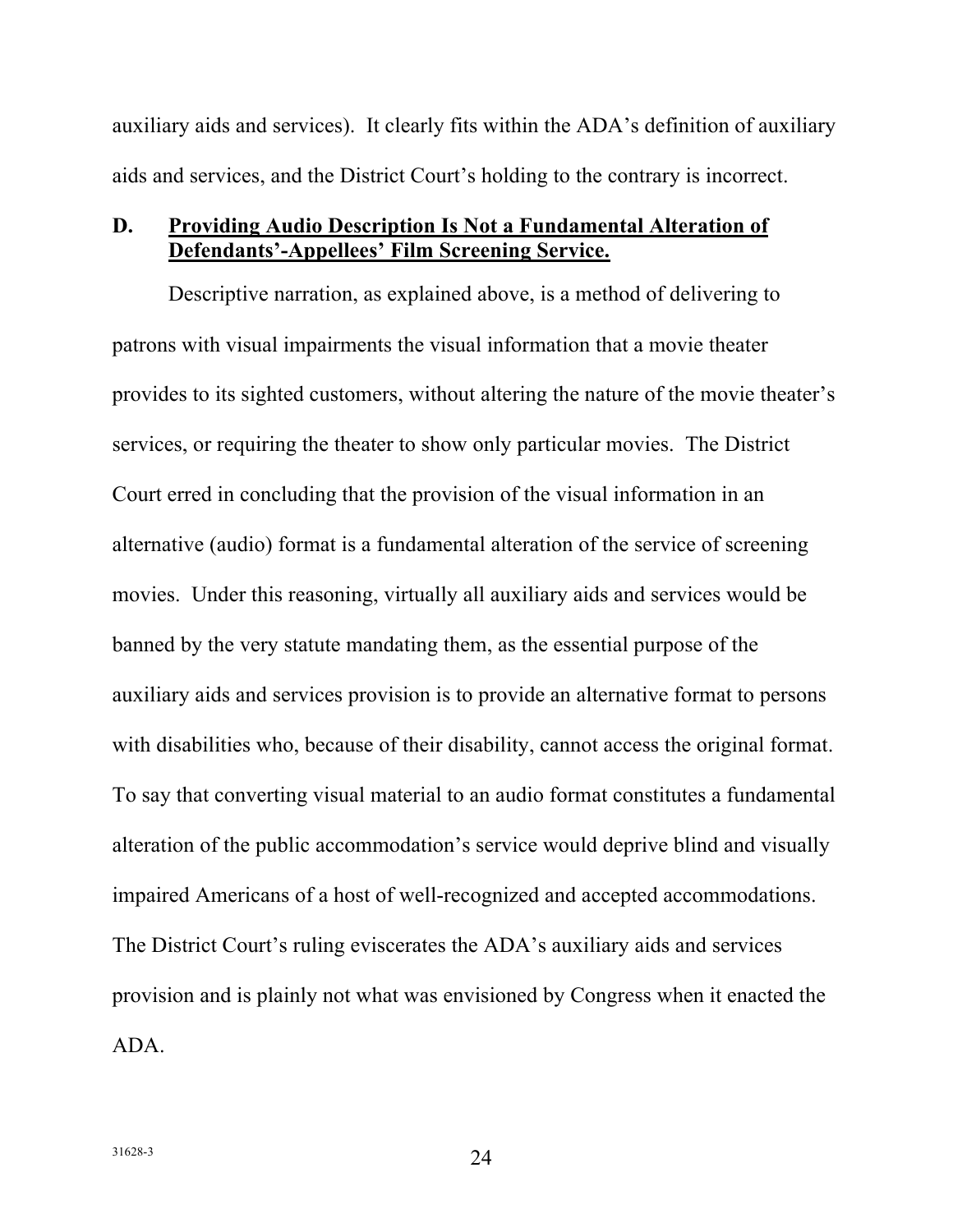This Circuit has recognized that the service provided by movie theaters, such

<span id="page-30-0"></span>as those owned by Defendants-Appellees, is the screening of films. *Fortyune v.* 

*Am. Multi-Cinema, Inc.*, 364 F.3d 1075, 1084 (9th Cir. 2004). In *Fortyune*, the

plaintiff sought an injunction that would require the defendant theater chain to

change its seating policies to ensure that wheelchair users could sit with their non-

disabled companions. In ruling for the plaintiff, this Court held:

 Fortyune's modification also does not fundamentally alter the nature of the services provided by the Theater. [Quoting *Martin*, 532 U.S. at 682, 121 relief intact, save one: AMC must now ensure that companion seats are available to the companions of wheelchair-bound patrons until ten minutes prior to showtime, even if a person not accompanying a wheelchair-bound patron refuses to move. This change will have a negligible effect — if any  *Martin v. PGA Tour, Inc.*, 204 F.3d 994, 1001 (9th Cir. 2000). While the and does not rise to the level of a "fundamental alteration" of the Theater S.Ct. 1879.] All aspects of the Theater and its policies survive the requested — on the nature of the service provided by the Theater: screening films. *See*  individual who is made to move seats will experience the film in a different manner (*i.e*., from a different location in the Theater), this shift is modest itself.

*Fortyune*, 364 F.3d at 1084.

In this Circuit's opinion in *Martin v. PGA Tour, Inc.*, 204 F.3d 994 (9th Cir.

2000) (aff'd, 532 U.S. 661 (2001), cited in *Fortyune*, the Court reasoned that the

defendant's argument that allowing a professional golfer with a mobility disability

to use a golf cart in a tournament despite a tour rule requiring contestants to walk

"reads the word 'fundamentally' out of the statutory language" of the fundamental

alteration defense. *Id.* at 1000. When the United States Supreme Court considered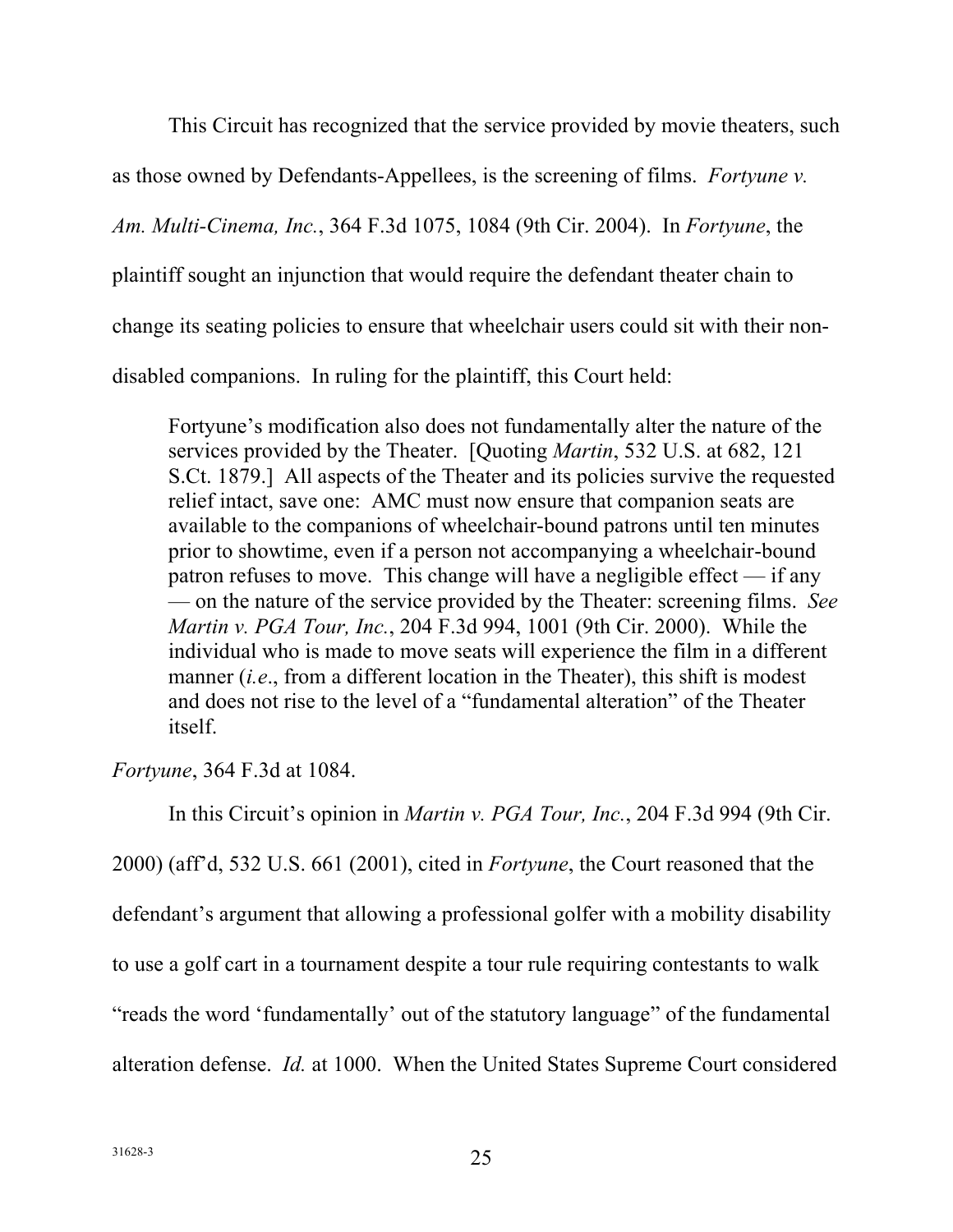<span id="page-31-0"></span> and rejected the PGA's appeal, it too emphasized that the statutory defense requires a defendant to demonstrate not simply an alteration, but a "*fundamental*  alteration." *Martin*, 532 U.S. at 682-83 (emphasis added).<sup>9</sup> In considering whether the PGA must allow plaintiff Martin to use a golf cart during defendant's

championship golf tournament, the Supreme Court reasoned that:

 fundamental alteration in two different ways. It might alter such an *essential*  all competitors equally; changing the diameter of the hole from three to six Title III, *an advantage over others* and, for that reason, fundamentally alter walking rule for Martin would work a fundamental alteration in either sense. a modification of petitioner's golf tournaments might constitute a *aspect* of the game of golf that it would be unacceptable even if it affected inches might be such a modification. Alternatively, a less significant change that has only a peripheral impact on the game itself might nevertheless give a disabled player, in addition to access to the competition as required by the character of the competition. We are not persuaded that a waiver of the

*Id.* (emphasis added).

<sup>&</sup>lt;sup>9</sup> In *Martin*, the issue was a public accommodation's obligation to make "reasonable modifications" in its policies pursuant to  $\S 12182(b)(2)(A)(ii)$ . The privileges, advantages, or accommodations offered." (available at Assistance Manual is entitled to "substantial deference." *Miller v. California*  ADA's policy modification provision has the same "fundamental alteration" defense as does the auxiliary aids and services provisions at issue here. In interpreting this defense, the Department of Justice's "ADA Title III Technical Assistance Manual" emphasizes that a mere modification is not a statutory defense: "What is a fundamental alteration? A fundamental alteration is a modification that is so significant that it alters the essential nature of the goods, services, facilities, http://www.ada.gov/taman3.html (last visited Dec. 10, 2008). The DOJ Technical *Speedway Corp*., 536 F.3d 1020, 1028 (9th Cir. 2008). *See also Disabled Rights Action Comm. v. Las Vegas Events, Inc.*, 375 F.3d 861, 875-76 (9th Cir. 2004) ("the guidance provided in the" TAM is "entitled to significant weight as to the meaning of" DOJ regulation).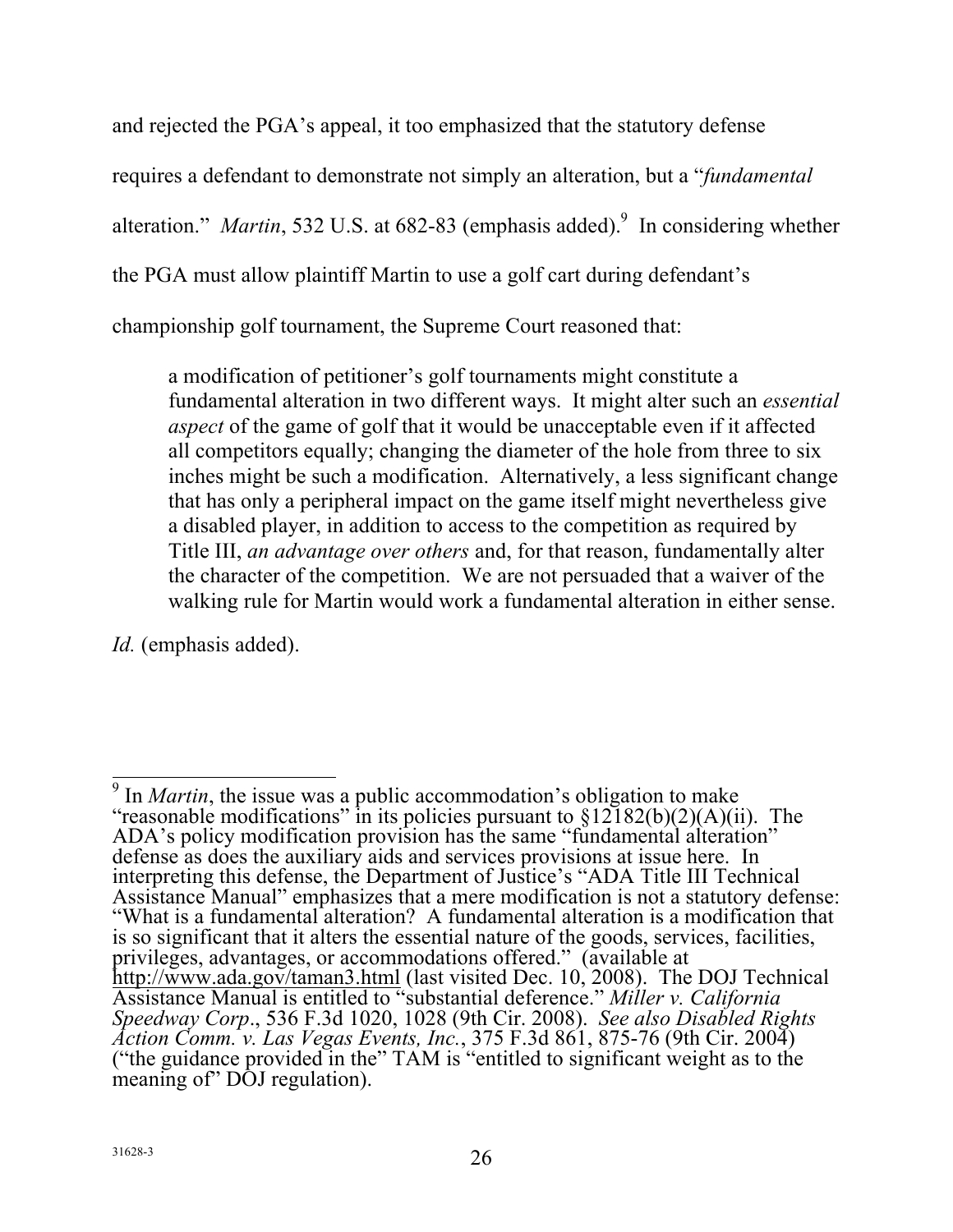<span id="page-32-0"></span> reaching its conclusion that descriptive narration is not required by the ADA because it "alter[s] the form in which [the theater operator] normally provides its content of the services [the theater operator] offers." (ER (Order) at 10:5-13, 11:7- as expounded upon in *Fortyune* and *Martin*, requiring Defendants-Appellees to install descriptive narration equipment does not fundamentally alter an "essential narration equipment has been installed. Nor does provision of this auxiliary aid and service give a blind movie patron an "advantage over others" so as to "fundamentally alter the character" of the films movie theater operators screen. Instead it provides the movie's visual information in a format that the blind or visually impaired patron can access. Under both *Martin* and *Fortyune,* the Here, the District Court misapprehended both the law and the facts in services," "change[s] visual elements into an audio format" or "change[s] the 8.) 10 Apparently, the District Court believes that *any* alteration rises to the level of a *fundamental* alteration. This is patently incorrect. Analyzed under the standard aspect" of their movie screening services. The same movies are shown in the same locations at the same time at the same sound level whether or not the descriptive

 $\frac{1}{1}$  parties to proceed through discovery and into summary judgment before deciding  $10$  This Court has held that whether an accommodation "fundamentally alters" the nature of a service is "an intensively fact-based inquiry*." Lentini v. Cal. Ctr. for the Arts*, 370 F.3d 837, 845 (9th Cir. 2004). Amici question whether an "intensively fact-based-inquiry" can be made on a motion to dismiss. At the very least, given *Lentini's* admonition, the District Court should have allowed the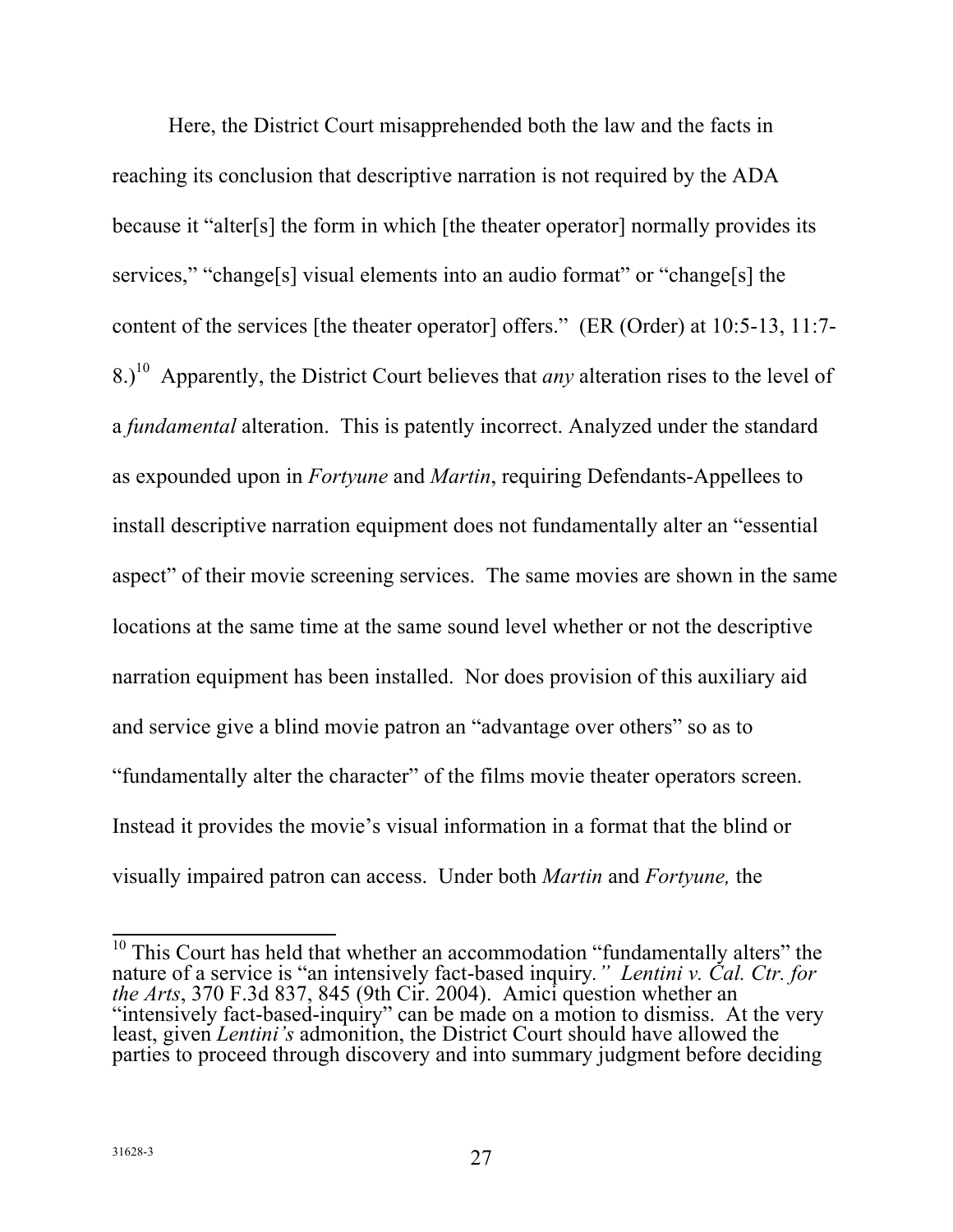<span id="page-33-0"></span> provision of audio narration to moviegoers who are blind or have visual impairments is not a fundamental alteration within the meaning of the ADA. *Cf.*   $id$ <sup>11</sup>

 The error in the District Court's ruling on fundamental alteration is also demonstrated by the fact that hundreds of movie theaters across the country have auxiliary aid and service for years. For example, in 2005, the Attorney General of chains requiring the installation of descriptive narration equipment in order to "permit individuals who are . . . visually impaired to share in the cultural installed audio description equipment and have been screening films with this the State of New York announced a settlement with eight national movie theater

 $\overline{a}$ (continued …)

 nature of Defendants'-Appellants' service. whether the provision of descriptive narration equipment fundamentally alters the

 $11$  Defendants'-Appellees' unfounded claim, in their Motion to Dismiss, that the ensure effective communication with people with sensory disabilities to enable buy popcorn and tickets. However, movie theaters are plainly in the business of movie theaters also have the obligation to provide auxiliary aids and services – law's requirement that public accommodations provide access to their services means only that Defendants-Appellees need to provide access to instructions on how to purchase tickets and popcorn, is directly contradicted by *Fortyune*. Movie theaters do sell tickets and popcorn and must provide auxiliary aids and services to them to partake of those services in a manner equal to sighted patrons who want to showing movies to paying customers. *Fortyune*, 364 F.3d at 1084. As such, effective methods of making visually delivered materials available to individuals with visual impairments – to enable access to the displayed content of those movies.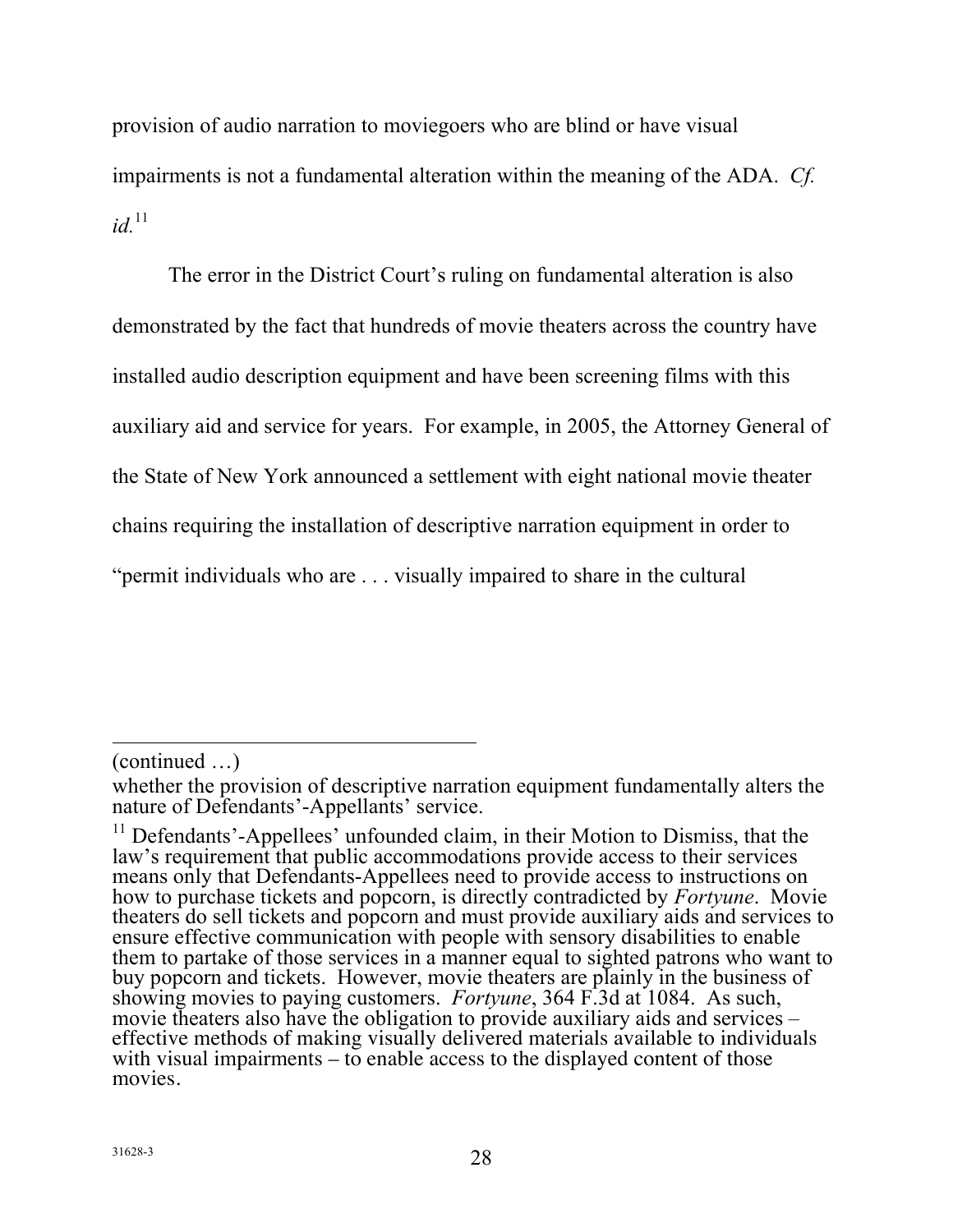<span id="page-34-0"></span>experience and entertainment of a movie screening."<sup>12</sup> Members of *amicus curiae*  ACB and others enjoy attending movies with audio description provided in the Ninth Circuit and all across the country. If video description fundamentally altered providing it. a theater's services of screening movies, theaters across the country would not be

# **E. The Narrowly-Tailored "Braille Book Exception" Does Not Apply to Descriptive Narration, which Is an Auxiliary Aid and Service.**

 In its opinion, the District Court mistakenly analogized Braille books to the provision of descriptive narration (the auxiliary service that *amici curiae* seek), and used this analogy to bolster its holding that the ADA does not require movie flawed. flawed. The Department of Justice ADA regulations contain a narrow exception theater operators to provide descriptive narration. The District Court's analogy is

 protecting a public accommodation from having to alter its inventory by purchasing "accessible or special goods" (such as a bookstore providing Braille books) except under particular narrow circumstances. 28 C.F.R. § 36.307. This

 $\frac{1}{1}$  December 10, 2008). *See also* Assurance of Discontinuance Pursuant to Executive %20Entertainment%20Corp.pdf (last visited December 9, 2008). <sup>12</sup> See Movie Theaters to Expand Screenings for People with Disabilities, http://www.oag.state.ny.us/media\_center/2005/Dec05a-05.html (last visited Law 63(15), settling New York State Attorney General's claims against Loews Cineplex Entertainment Corporation and requiring installation of descriptive narration equipment at theaters in the Loews chain in New York, located at http://www.oag.state.ny. us/bureaus/civil\_rights/pdfs/Loews%20Cineplex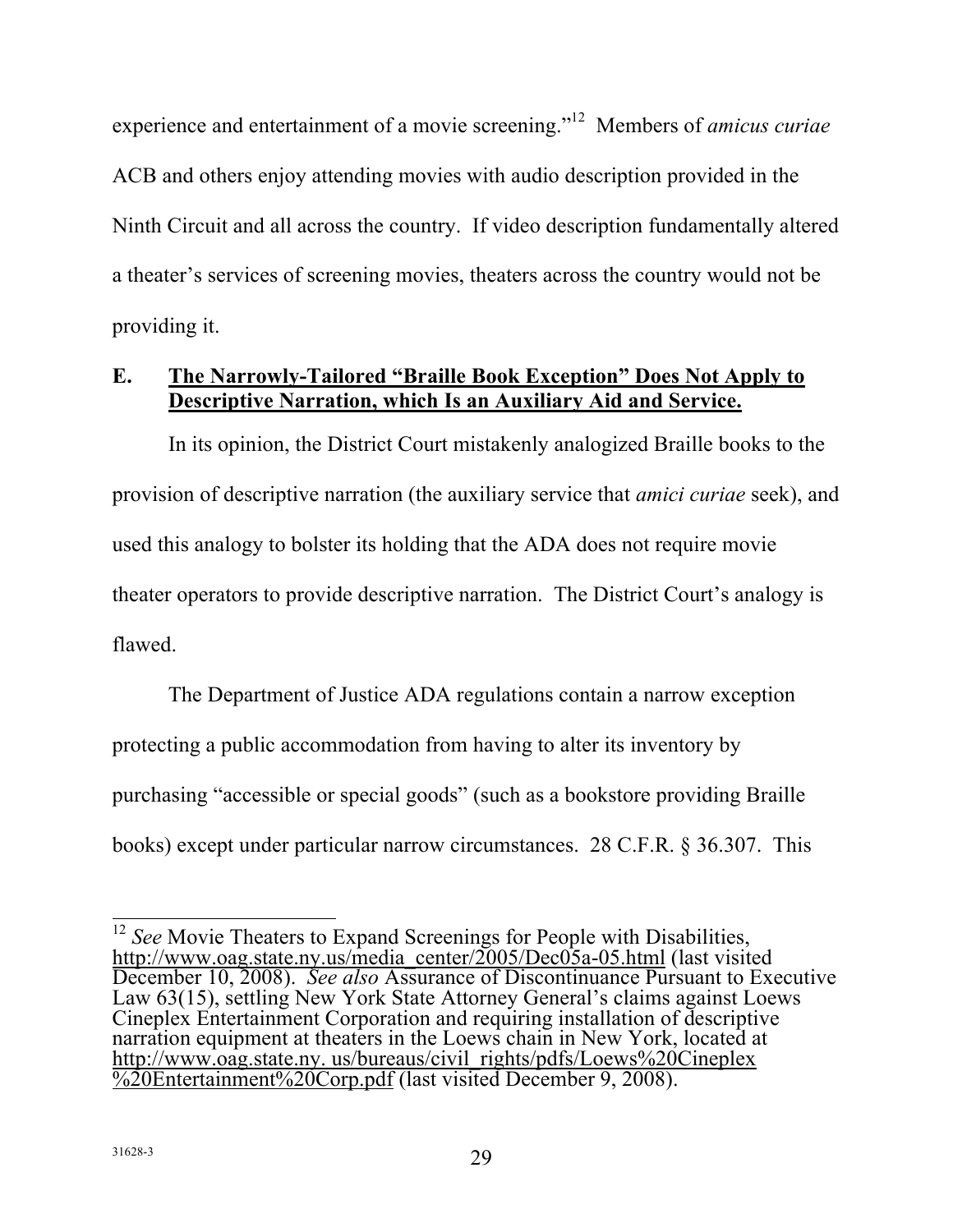<span id="page-35-0"></span> exception is inapt here, because movies are not "inventory" of theater operators or "accessible or special good." The District Court's reasoning on this issue causes a narrowly tailored exception designed to protect inventory to swallow the broad auxiliary aids and services mandate. exhibitors such as Defendants-Appellees, and descriptive narration is not an

 As discussed in Section VI.A., above, the ADA contains a broad anti- housing, public accommodations, education, transportation, communication, recreation, institutionalization, health services, voting, and access to public services." 42 U.S.C. § 12101(a)(3); *see generally* 42 U.S.C. § 12101.<sup>13</sup> Embedded "auxiliary aids and services." 28 C.F.R. § 36.303 (a) ("A public accommodation shall […] ensure that no individual with a disability is excluded, denied services, segregated or otherwise treated differently than other individuals because of the absence of auxiliary aids and services" unless it can show that to do so would "result in an undue burden, *i.e.*, significant difficulty or expense."). discrimination mandate, decrying disability-based discrimination in "employment, in that mandate is the specific obligation of a public accommodation to provide

 This term "auxiliary aids and services" is broad and non-exhaustive. As discussed above, in addition to including "qualified readers, taped texts, or other

 $\frac{1}{1}$  $13$  Congress recently affirmed in the findings of the ADA Amendment Act of 2008 ("ADAAA"), Pub. L. No. 110-325, 122 Stat. 3553 (2008) that the ADA is a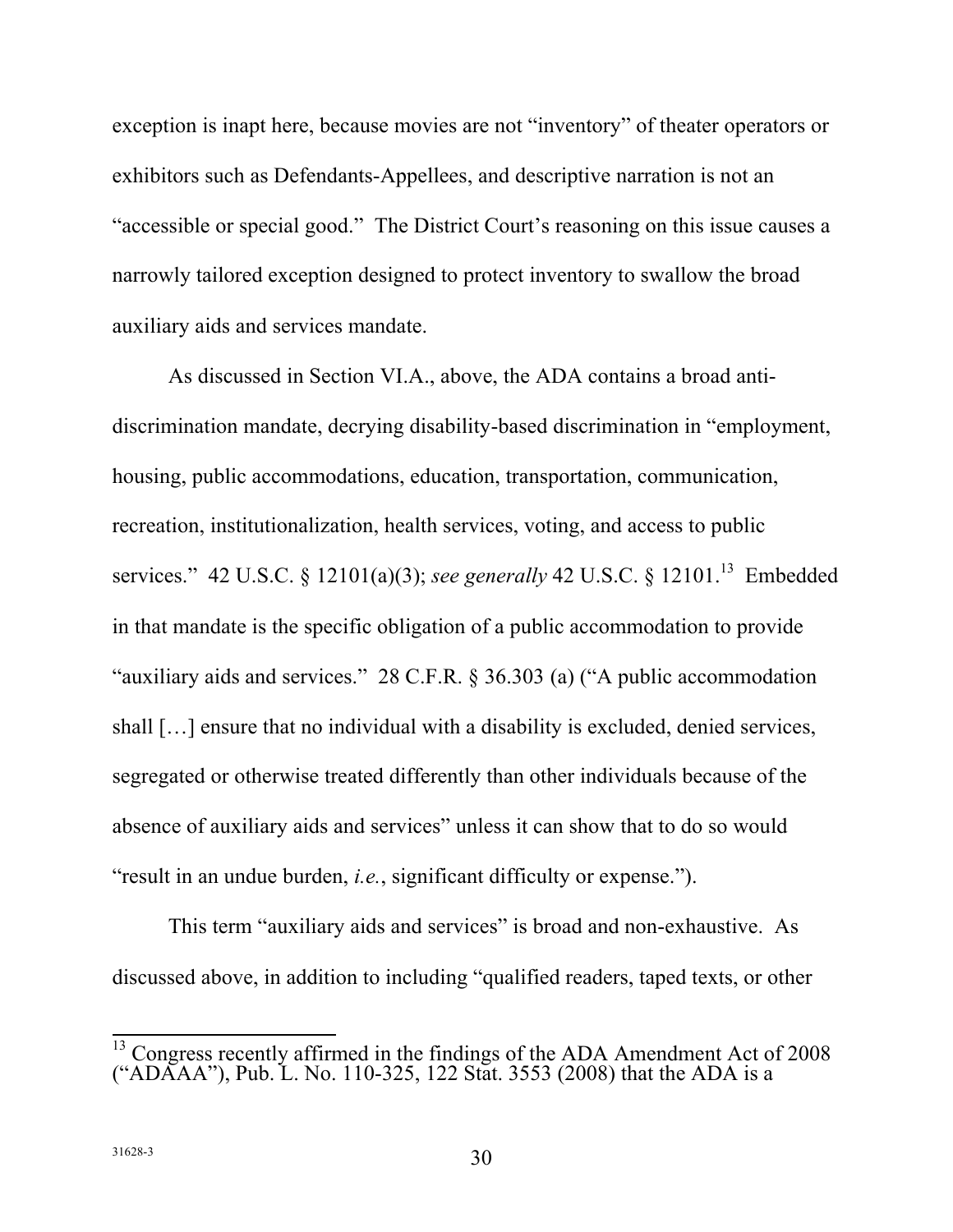<span id="page-36-0"></span> effective methods of making visually delivered materials available to individuals with visual impairments," auxiliary aids and services also include the "acquisition or modification of equipment or devices." 42 U.S.C. §§ 12102(b) and (c).

 Descriptive narration equipment falls squarely within this definition. As described above, descriptive narration includes a track with on-screen information the equipment and information allow blind movie-goers to access visual aspects of movies that are otherwise unavailable to them. It is itself an auxiliary aid that gives people who are blind or visually impaired access to the service being provided by the theater – the service of exhibiting movies for the public to enjoy. Audio description equipment is simply a means of making the movie's visual in an audible format, and the equipment necessary to present the audible information to movie patrons who are blind or visually impaired. Taken together, information available to people with vision disabilities.<sup>14</sup>

 $\overline{a}$ (continued …)

 remedial statute intended to be construed broadly to address discrimination.

<sup>&</sup>lt;sup>14</sup> The District Court's erroneous view of auxiliary aids and services also led it to defenses as specified in Title V of the ADA. *See* 42 U.S.C. § 12201(c). improperly analyze three judicial opinions – *Weyer v. Twentieth Century Fox Film Corp.*, 198 F.3d 1104 (9th Cir. 2000); *McNeil v. Time Ins. Co.*, 205 F.3d 179 (5th Cir. 2000); and *Doe v. Mut. of Omaha Ins. Co.*, 179 F.3d 557 (7th Cir. 1999). All three cases dealt with insurance coverage, which is subject to unique analysis and Additionally, the District Court's discussion of these three cases obfuscates the fact that auxiliary aids and services, such as the descriptive narration sought by Plaintiffs-Appellants, do not constitute a *different* good or service, but are a different means for delivering the same information to people with disabilities. Changing visual information to aural information is precisely what Congress intended when it defined term "auxiliary aids and services" as including "effective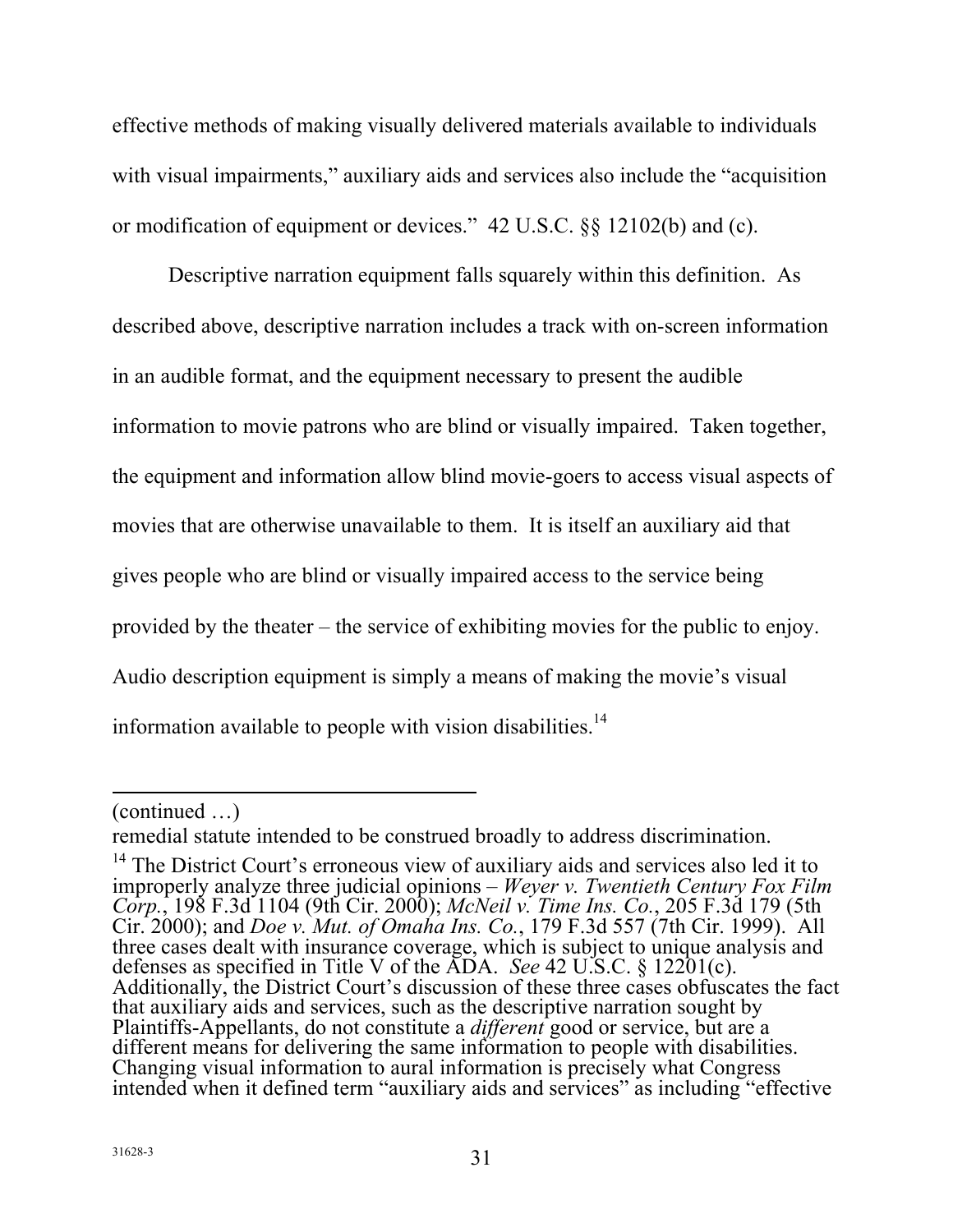<span id="page-37-0"></span> Braille books, in contrast, are specifically recognized in the DOJ regulations as "accessible or special goods" within the meaning of 28 C.F.R. § 36.307. Such goods have been (in most instances) explicitly excluded from the reach of the ADA. 28 C.F.R. § 36.307.

 A public accommodation is not required "to alter its inventory to include accessible or special goods that are designed for, or facilitate use by, individuals with disabilities," although it "shall order accessible or special goods at the request of an individual with disabilities, if, in the normal course of its operation, it makes special orders on request for unstocked goods, and if the accessible or special goods can be obtained from a supplier with whom the public accommodation customarily does business." 28 C.F.R. §§ 36.307(a) and (b). Examples of "accessible or special goods" included in the regulations are "items such as Brailled versions of books, books on audio cassettes, closed-caption video tapes, special sizes or lines of clothing, and special foods to meet particular dietary needs." *Id.* at 36.307(c).

 $\overline{a}$ 

<sup>(</sup>continued …)

 methods of making visually delivered materials available to individuals with visual The District Court's conclusion that changing visual elements into sound a public accommodation's services is wholly antithetical to the purpose and the impairments." 42 U.S.C. § 12102(1)(B); *see also* 28 C.F.R. § 36.303(b)(2) (same). constitutes a "special good" or a prohibited fundamental alteration of the nature of plain language of the ADA.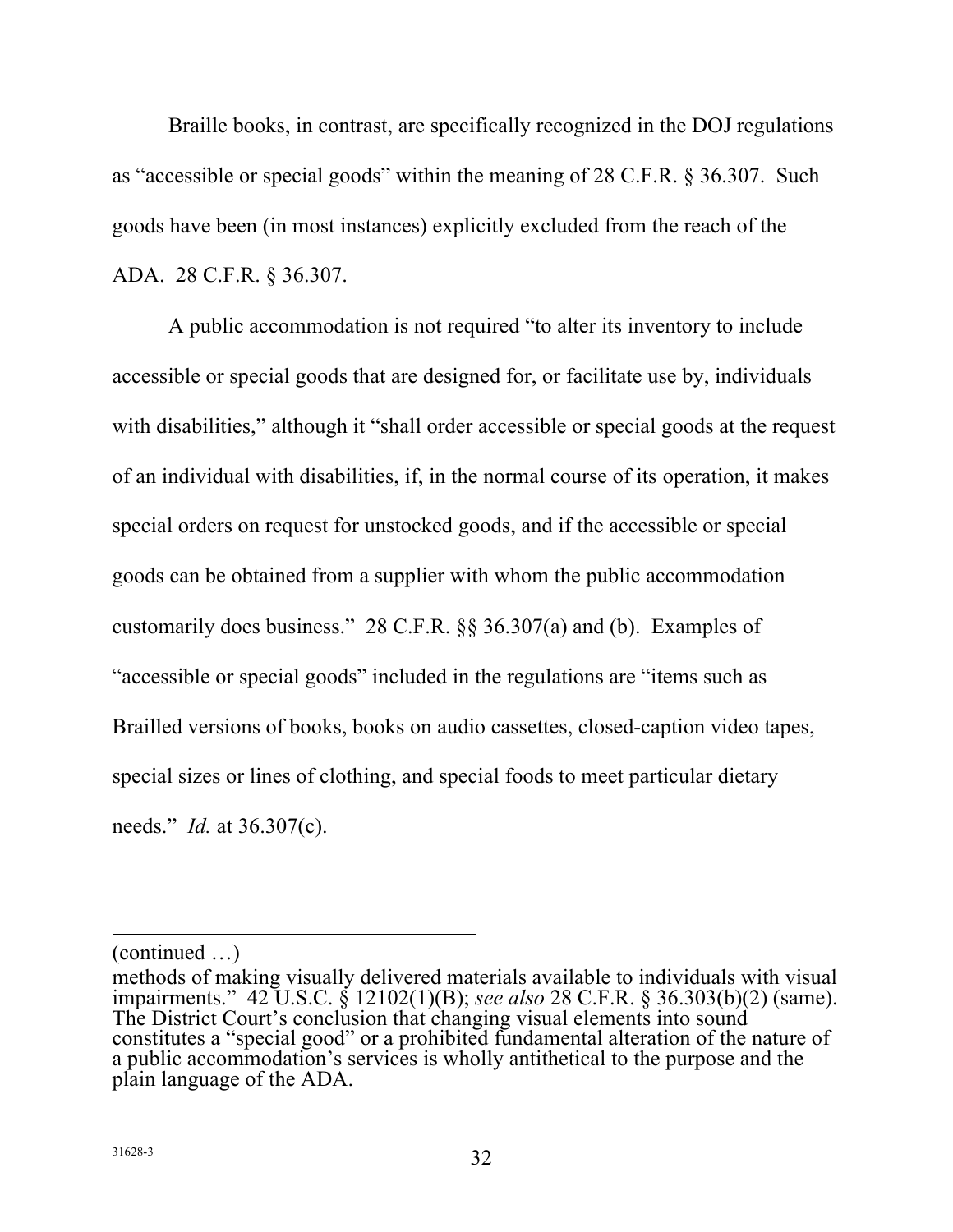<span id="page-38-0"></span> One court has clearly recognized the distinction between "auxiliary aids and services" on the one hand and "accessible and special goods" on the other in the context of movie screenings, and has found equipment that assists disabled movie patrons (in that case, captioning) to fall within the first category. *See, Ball v. AMC*  Defendants' assertion on summary judgment that showing closed captioned movies for deaf and hard-of-hearing movie patrons constitutes a special good or service. In reaching its conclusion that court reasoned that "Defendants fail to recognize that they are not similarly-situated to bookstores and video stores that provide goods because Defendants provide the service of screening first run movies." *Id*. at 24. The court further held that because closed captioning could be provided to deaf individuals during normal screening of captioned films, installation of equipment to provide captioning "can be required under the ADA because it would not change the nature of the service supplied by Defendants – screening first run movies to the public." *Id.* at 24-25. As in *Ball*, Plaintiffs-Appellants are not asking Defendants-Appellees to sell a particular product, show particular movies, or alter the nature of the service they provide. Instead, they are simply asking Defendants-Appellees to provide an auxiliary aid and service, to ensure that patrons with visual impairments are not denied access to the visual content of movies that Defendants-Appellees normally screen. *Entm't, Inc.*, 246 F. Supp. 2d 17 (D. D.C. 2003). In *Ball*, the court rejected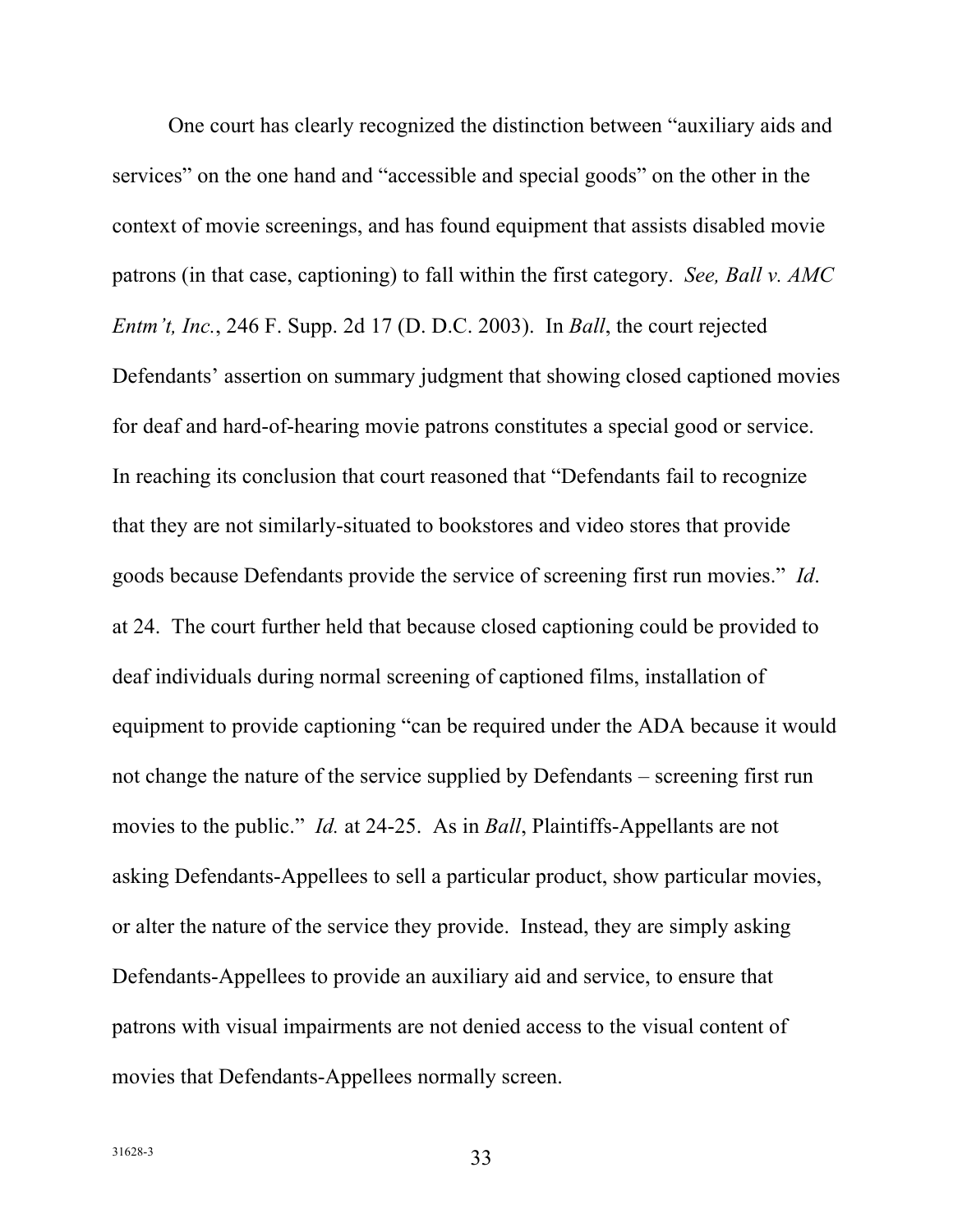<span id="page-39-0"></span> In this regard, descriptive narration is akin to Braille menus. Braille menus allow blind customers to perceive the visual material provided to sighted customers by the regular menu, just as descriptive narration allows blind moviegoers to perceive the visual material presented to sighted moviegoers on the screen. Like descriptive narration, Braille menus are not accessible/special products or goods; information provided. *See* 28 C.F.R. Pt. 36, App. B, Preamble to Regulation on Nondiscrimination on the Basis of Disability by Public Accommodations and in Commercial Facilities (Published July 26, 1991) (listing Braille menus as an example of auxiliary aids and services, along with providing waiters to read the menu options to a blind patron). Accordingly, just as Braille menus are considered an auxiliary aid and service required by the ADA, descriptive narration should be they are aids to information access, and they do not change the nature of the as well.

# **Barriers to Access at Each of Defendants'-Respondents' Theaters in Order to Challenge Them. F. Plaintiffs-Interveners-Appellants Are Not Required to Encounter**

 The District Court erred substantially in holding that Plaintiffs-Interveners- Appellants lack standing to challenge access barriers at any theater other than the one they visited. Such a draconian definition of standing comports with neither Ninth Circuit nor Supreme Court precedent.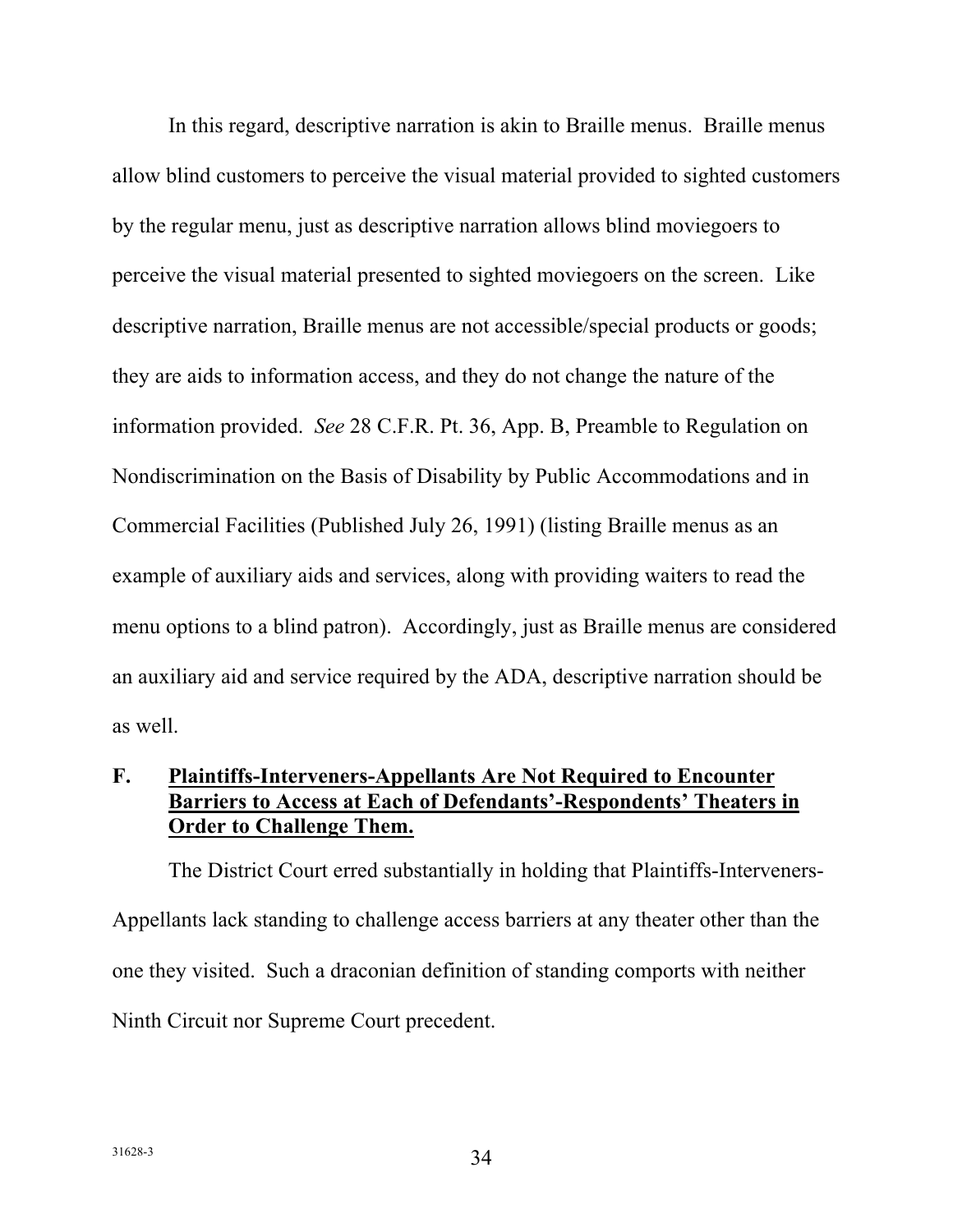<span id="page-40-0"></span> The ADA, like other civil rights statutes, is primarily enforced through private lawsuits. In such cases, courts take a "broad view of Article III standing […]." *Doran v. 7-Eleven, Inc.*, 524 F.3d 1034, 1043 (9th Cir. 2008) (citing  *Trafficante v. Metro. Life Ins. Co.*, 409 U.S. 205, 209 (1972)).

 forth in *Lujan v. Defenders of Wildlife*, 504 U.S. 555 (1992). First, Plaintiffs- protected interest which is (a) concrete and particularized, and (b) actual or imminent, not conjectural or hypothetical." *Id.* at 560 (citations omitted). This requirement is satisfied where, as here, "a plaintiff has visited a public accommodation on a prior occasion and is currently deterred from visiting that accommodation by accessibility barriers […]." *Doran*, 524 F.3d at 1041. The "injury in fact" requirement is broad in scope; Plaintiffs-Interveners-Appellants need not show that they have personally encountered each and every barrier to obtain appropriate injunctive relief. *Id*. at 1043-1044. Instead, they may permissibly challenge all barriers related to their disability in one lawsuit. *Id*. at 1047. Plaintiffs-Interveners-Appellants have met the test for Article III standing set Interveners-Appellants have suffered an "injury in fact" – "an invasion of a legally

 same access barriers at any of the theaters where they are aware that barriers exist. This is true regardless of whether Plaintiffs-Interveners-Appellants have visited Further, Plaintiffs-Interveners-Appellants have standing to challenge the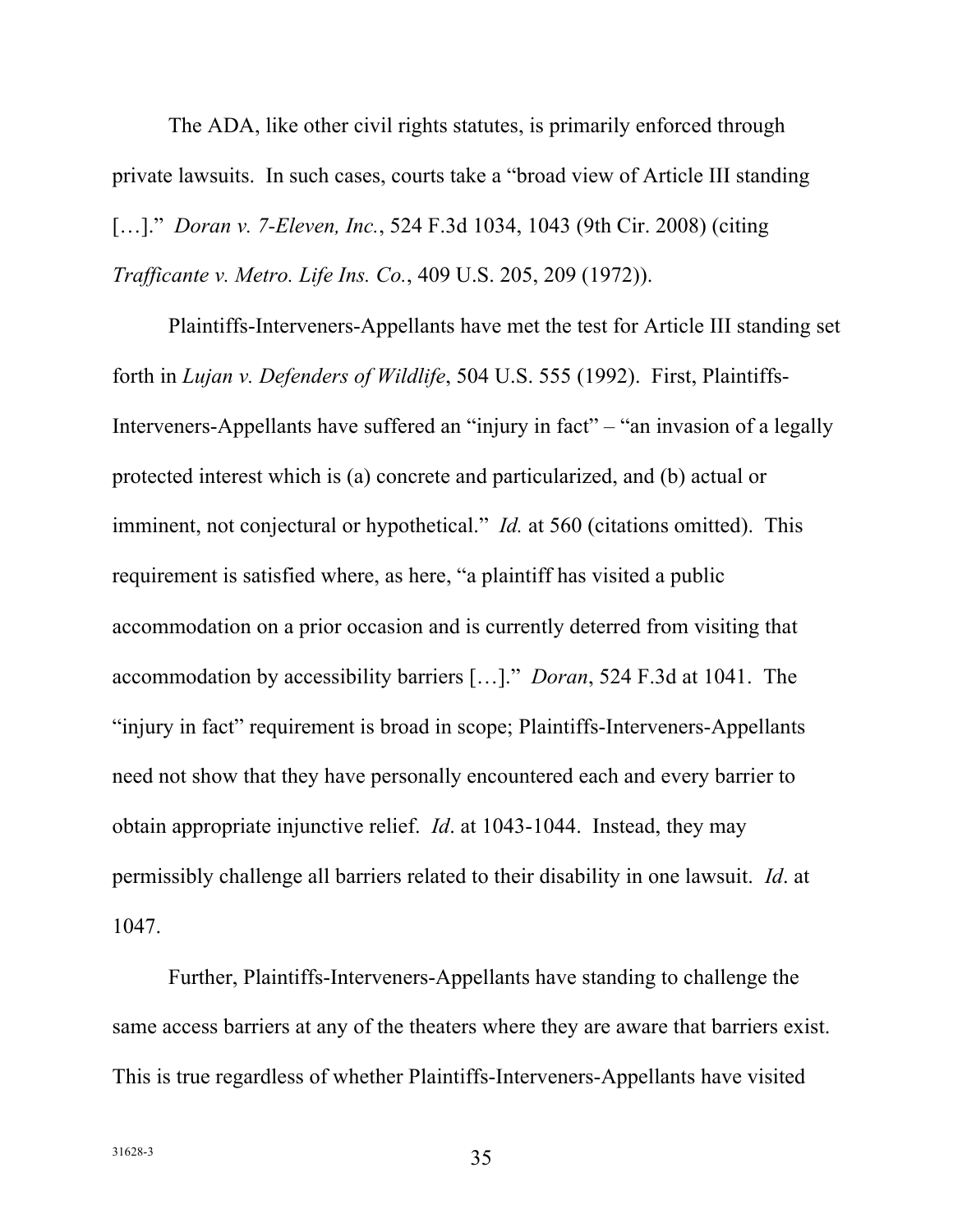<span id="page-41-0"></span> barriers, attempts by moviegoers who are blind or have visual impairments would be futile. *See, e.g., Pickern v. Holiday Quality Foods Inc.*, 293 F.3d 1133, 1136- aware of discriminatory conditions existing at a public accommodation, and is suffered an injury. [citation] So long as the discriminatory conditions continue, and so long as a plaintiff is aware of them and remains deterred, the injury under the ADA continues."); *see also* 28 C.F.R. § 36.501(a) ("Nothing in this section shall require a person with a disability to engage in a futile gesture if the person has actual notice that a person or organization covered by title III of the Act or this part does not intend to comply with its provisions."). these other theaters: as long as these theaters continue to house known access 1137 (9th Cir. 2002) ("Thus, under the ADA, once a plaintiff has actually become thereby deterred from visiting or patronizing that accommodation, the plaintiff has

 connection between the injury they suffered and the conduct complained of is traceable to Defendants'-Appellees' actions. *Lujan*, 504 U.S. at 560 (citation omitted). Plaintiffs-Interveners-Appellants have alleged that they suffered available auxiliary aids and services. Plaintiffs'-Interveners'-Appellants' injury is a direct result of Defendants'-Appellees' failure to act. Plaintiffs-Interveners-Moreover, Plaintiffs-Interveners-Appellants have shown that the causal discrimination based on their disability because Defendants-Appellees failed to use Appellants have shown that a favorable decision would likely, and not merely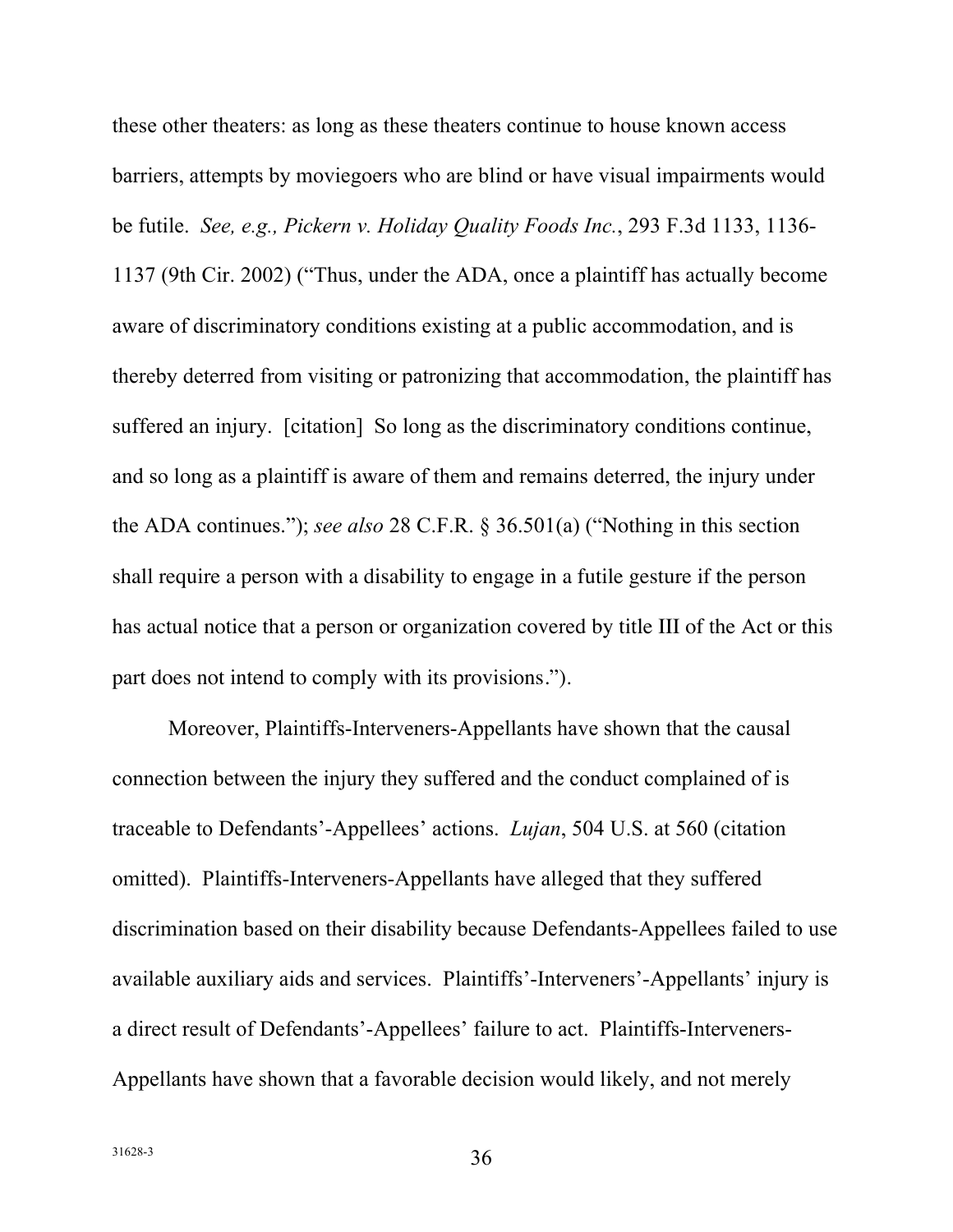<span id="page-42-0"></span> speculatively, redress the injury they suffered. With the aid of descriptive narration, they would be able to enjoy the movie-viewing experience comparable met the standards for Article III standing. to that of sighted moviegoers. Accordingly, Plaintiffs-Interveners-Appellants have

# **VII. CONCLUSION**

For the foregoing reasons, *amici curiae* respectfully request that this Court

reverse the District Court's ruling below.

Dated: December 10, 2008 Respectfully submitted,

 Linda M. Dardarian, SBN: 131001 Rachel E. Brill, SBN: 233294 BORGEN & DARDARIAN 300 Lakeside Drive, Suite 1000 Oakland, CA 94612 GOLDSTEIN, DEMCHAK, BALLER, (510) 763-9800  $(510)$  835-1417 (fax)

 Berkeley, CA 94708 Lainey Feingold, SBN: 99226 LAW OFFICE OF LAINEY FEINGOLD 1524 Scenic Ave. (510) 548-5062

 American Council of the Blind, American Foundation for the Blind, American Association of People with Disabilities, Rights Education & Defense Fund, Screen Attorneys for *Amici Curiae*  Disability Rights Advocates, Disability Actors Guild, and Rio and Helen Popper